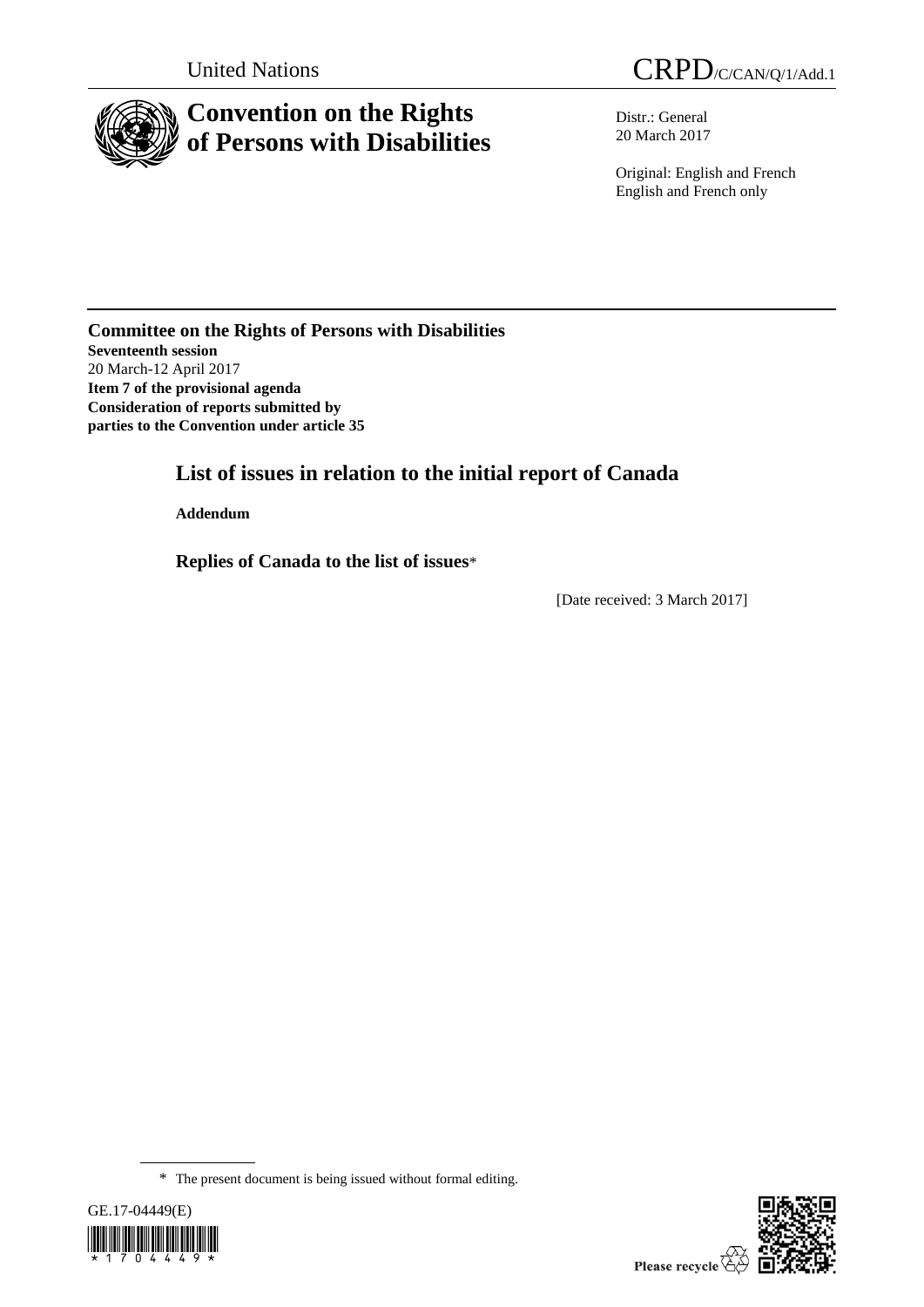1. Given the Committee's word limits, a non-exhaustive list of federal and provincial/territorial (F-P/T) measures is outlined below.

2. References to "Canada" generally refer to the F-P/T governments combined while references to "the Government of Canada" refer to the federal government. References to a province or territory generally refer to their respective governments.

# **A. Purpose and General obligations (Art. 1-4)**

#### **Reply to the issues raised in paragraph 1 of the list of issues (CRPD/C/CAN/Q/1)**

3. On December 1, 2016, the federal government announced that Canada is considering accession to the *Optional Protocol to the Convention on the Rights of Persons with Disabilities*. The treaty examination process involves extensive consultations within and between F-P/T governments. The Government of Canada is also consulting with First Nations governments, civil society and Indigenous organizations.

#### **Reply to the issues raised in paragraph 2 of the list of issues**

4. Canada does not intend to withdraw its reservations to Article 12 of the Convention. Discussions held in 2014 and 2016 between F-P/T governments confirmed that the rationale for the reservations remains unchanged. See Canada's First Report for more information.

# **Reply to the issues raised in paragraph 3 of the list of issues**

5. Canada does not generally incorporate the full text of international treaties that it has ratified into domestic law. Rather, treaty obligations are implemented through constitutional and statutory protections, including the *Canadian Charter of Rights and Freedoms* (Charter), and F-P/T laws, policies, programs and services.

6. In addition, F-P/T governments consider international human rights obligations in the development of new or amended measures. For example, the:

- Government of Canada is considering the Convention (particularly Articles 4 and 9) in the development of federal accessibility legislation;
- Prince Edward Island Public Guardian and Power of Attorney Acts have been reviewed in preparation for future legislative and regulatory changes for better alignment with current standards of practice and the Convention;
- Quebec *Act to secure handicapped persons in the exercise of their rights with a view to achieving social, school and workplace integration*, the governmental policy *À part entière*, which aims to increase the social participation of persons with disabilities; and the *Plan 2015-2019 des engagements gouvernementaux* are in conformity with the Convention. The Convention is also cited as a reference point for the development of the À part entière policy;
- Newfoundland and Labrador 2015 *Provincial Strategy and Action Plan for the Inclusion of Persons with Disabilities* cites the Convention — the motto "nothing about us without us" embedded in its elaboration process; and
- New Brunswick 2012-2017 *Employment Action Plan for Persons with a Disability* as well as the Premier's Council on the Status of Disabled Persons 2016 *Disability Action Plan Status Update* cite provisions of the Convention.

# **Reply to the issues raised in paragraph 4 of the list of issues**

7. As detailed in Canada's First Report, F-P/T governments have a number of mechanisms to support the consistent implementation of the Convention. In addition to various levels of committees that focus on disability issues (i.e. advisory, senior government officials, ministerial and parliamentary), the two primary focal points for matters related to the Convention are the: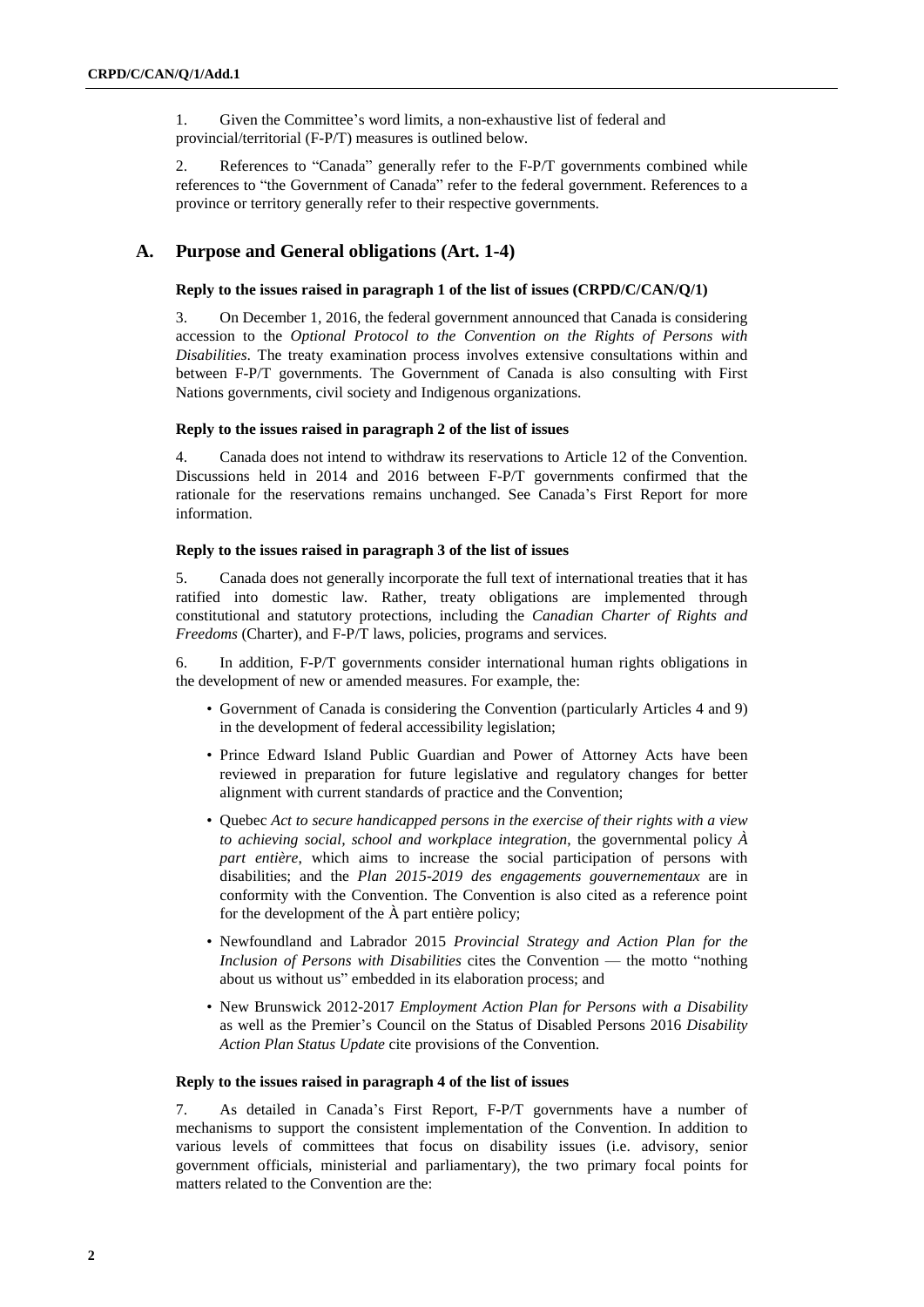- Continuing Committee of Officials on Human Rights for F-P/T discussions; and
- Office for Disability Issues (ODI) the federal focal point that works to build capacity, knowledge and coordination of disability issues across the Government of Canada.

8. Other mechanisms include the F-P/T Persons with Disabilities Advisory Committee, the F-P/T Network of Offices for Disability Issues, Premiers' Councils and the F-P/T Ministers of Social Services Forum.

#### **Reply to the issues raised in paragraph 5 of the list of issues**

- 9. In addition to relevant information found in Canada's First Report:
	- Many P/T governments have established advisory councils to include the community perspective in support of their efforts to enhance the rights of persons with disabilities. These include advisory committees in Nova Scotia, Prince Edward Island, Newfoundland and Labrador and British Columbia. In Ontario, municipalities with a population of 10,000 or more are required to establish accessibility advisory committees to seek advice on the accessibility for persons with disabilities to a building, structure or premises (complete or partial);
	- Further examples of F-P/T consultations with disability organizations, include those conducted by:
		- The Government of Canada in 2016 on new federal accessibility legislation (see Question 6 below) and the Federal Strategy against Gender-Based Violence (see Question 26 below);
		- Manitoba in 2016 on the development of a new provincial housing strategy, to which disability organizations, tenants of Manitoba Housing and persons with disabilities were invited to provide input;
		- An External Panel on Options for a Legislative Response to the Supreme Court of Canada's ruling in *Carter v. Canada* in 2015 and a special joint Parliamentary committee in 2016 on the subject of medical assistance in dying that included disability organizations and experts and online consultations with the public;
		- Saskatchewan in 2015 on safeguards to protect vulnerable persons, conscience protection for healthcare providers, policy consistency in the provision of medical assistance in dying and on the development of a Disability Strategy, *People Before Systems: Transforming the Experience of Disability in Saskatchewan*;
		- British Columbia in 2014 leading to *Accessibility 2024* a ten-year action plan towards the progressive realization of increased accessibility and reduction of barriers for persons with disabilities; and
		- Quebec in 2013 with trade unions, community and business organizations, and education, health and social services networks towards the development of the second phase of the *National Strategy for Labour Market Integration and Maintenance of Handicapped Persons* adopted in 2008.

#### **Reply to the issues raised in paragraph 6 of the list of issues**

10. The Government of Canada plans to introduce legislation to remove barriers and increase accessibility and inclusion for persons with disabilities in areas of federal jurisdiction. A national consultation process (July 2016 to February 2017) will inform the development of the legislation.

11. The consultation process includes 18 public engagement sessions across Canada; nine roundtable discussions, bringing together disability stakeholders, academic experts and industry representatives; a national youth forum; and an online questionnaire. Stakeholder organizations are also receiving \$2 million over two years to support their members'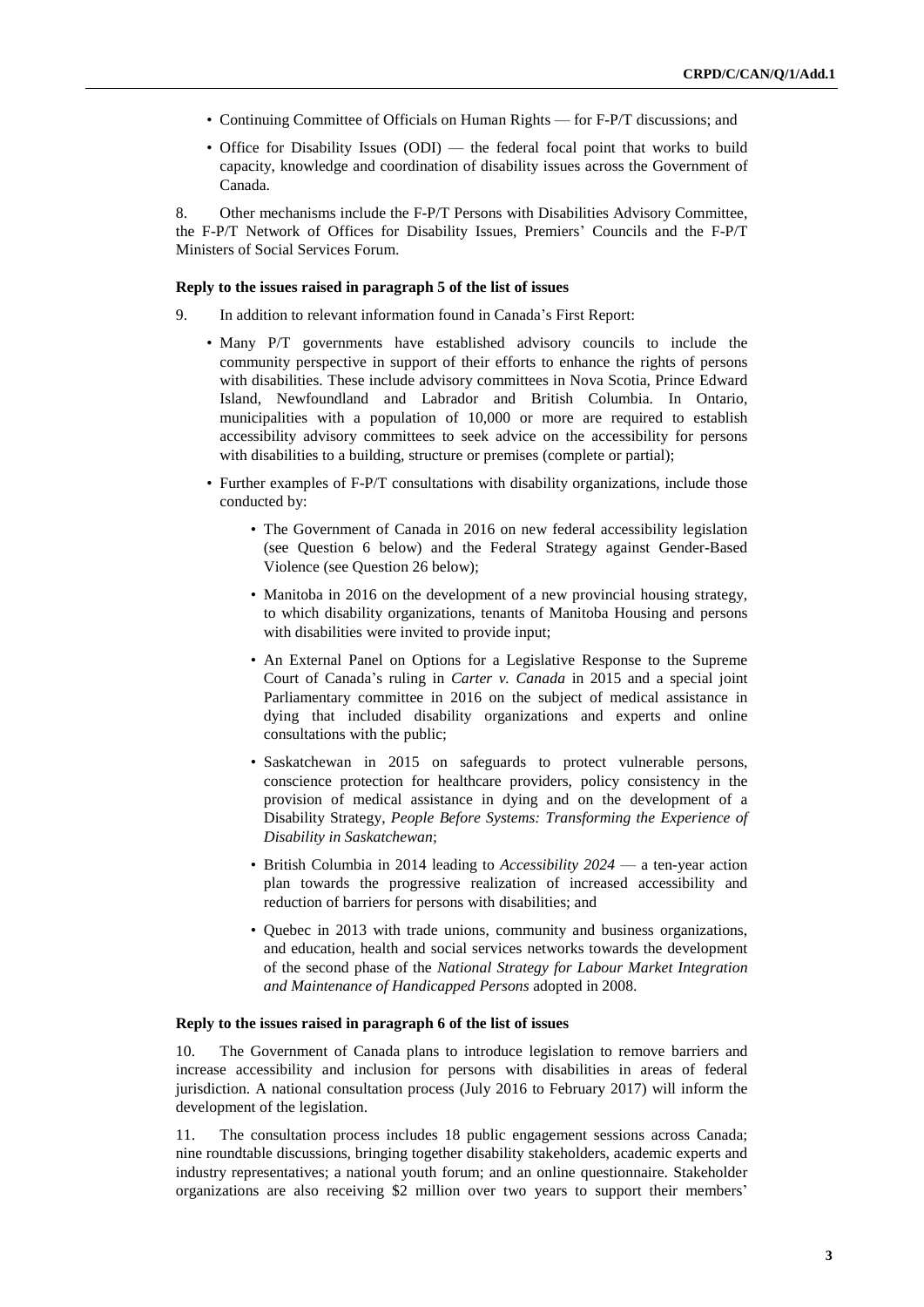participation in stakeholder-led consultations on the legislation. Relevant input received from stakeholders will be shared with P/T governments.

12. Canadians can take part in the consultation in the language (English, French, American Sign Language, Quebec Sign Language) and format (in person, online, handwritten, video, audio) of their choice. Materials are available in multiple formats, and all public engagement events have real-time captioning, sign language interpretation, and other communication supports.

# **B. Specific rights**

**Equality and non-discrimination (art. 5)**

# **Reply to the issues raised in paragraph 7 of the list of issues**

13. Future impairment, denoting a genetic or other predisposition to disability, is understood to be covered by the prohibited grounds of "disability" or "handicap" in domestic human rights legislation and the Charter. The Supreme Court of Canada confirmed this in *Quebec (Commission des droits de la personne et des droits de la jeunesse) v. Montreal (City)*; *Quebec (Commission des droits de la personne et des droits de la jeunesse) v. Boisbriand (City)*, [2000] 1 SCR 665, 2000 SCC 27.

14. In that case, the applicants brought a claim under the *Quebec Charter of Human Rights and Freedoms*, alleging they were denied employment or dismissed when their employers learned of their medical conditions, despite presenting no limitations to their jobs. The Supreme Court agreed that this amounted to discrimination based on "handicap", noting that the analysis under this ground centers on the effects of the distinction, exclusion or preference, and not on whether the complainant can demonstrate discrimination on the basis of an existing functional impairment. The Court further noted that "the Charter … prohibits discrimination based on the actual or perceived possibility that an individual may develop a handicap in the future".

#### **Reply to the issues raised in paragraphs 8 and 10 of the list of issues**

15. Information on legal remedies for violation of human rights, including disabilitybased discrimination, is provided in Canada's Core Document and in Canada's First Report.

16. The Canadian legal system recognizes the greater impact of combined multiple grounds of discrimination. The Charter and F-P/T human rights legislation allow for claimants with disabilities to bring equality claims based on multiple grounds. For instance, Section 3.1 of the *Canadian Human Rights Act* (CHRA) explicitly prohibits discrimination based on multiple grounds or on their compounded effects. This is illustrated by a complaint under the CHRA alleging that Canada Border Services Agency engaged in a discriminatory practice on multiple grounds of discrimination, including disability, in two staffing processes. In its 2014 decision, the Canadian Human Rights Tribunal found that the employer deemed the applicant unqualified based on a stereotypical assessment and concluded that the exclusion from the staffing competitions was discriminatory based on age, race, and perceived disability. The Tribunal awarded compensation for lost wages, pain and suffering, and because the discriminatory practices were engaged in willfully.

17. F-P/T governments also consider intersectionality in policy development to account for the vulnerability of certain groups to multiple grounds of discrimination. For example, several governments apply Gender-Based Analysis Plus (GBA+) to their policy/program development.

#### **Reply to the issues raised in paragraph 9 of the list of issues**

18. Bill S-201, An Act to prohibit and prevent genetic discrimination, seeks to address possible misuse of genetic information, particularly in the context of insurance and employment by: (1) enacting a stand-alone Genetic Non-Discrimination Act, creating criminal prohibitions on requiring genetic testing or to disclose genetic test results as a condition of providing goods and services or entering into a contract; (2) amending the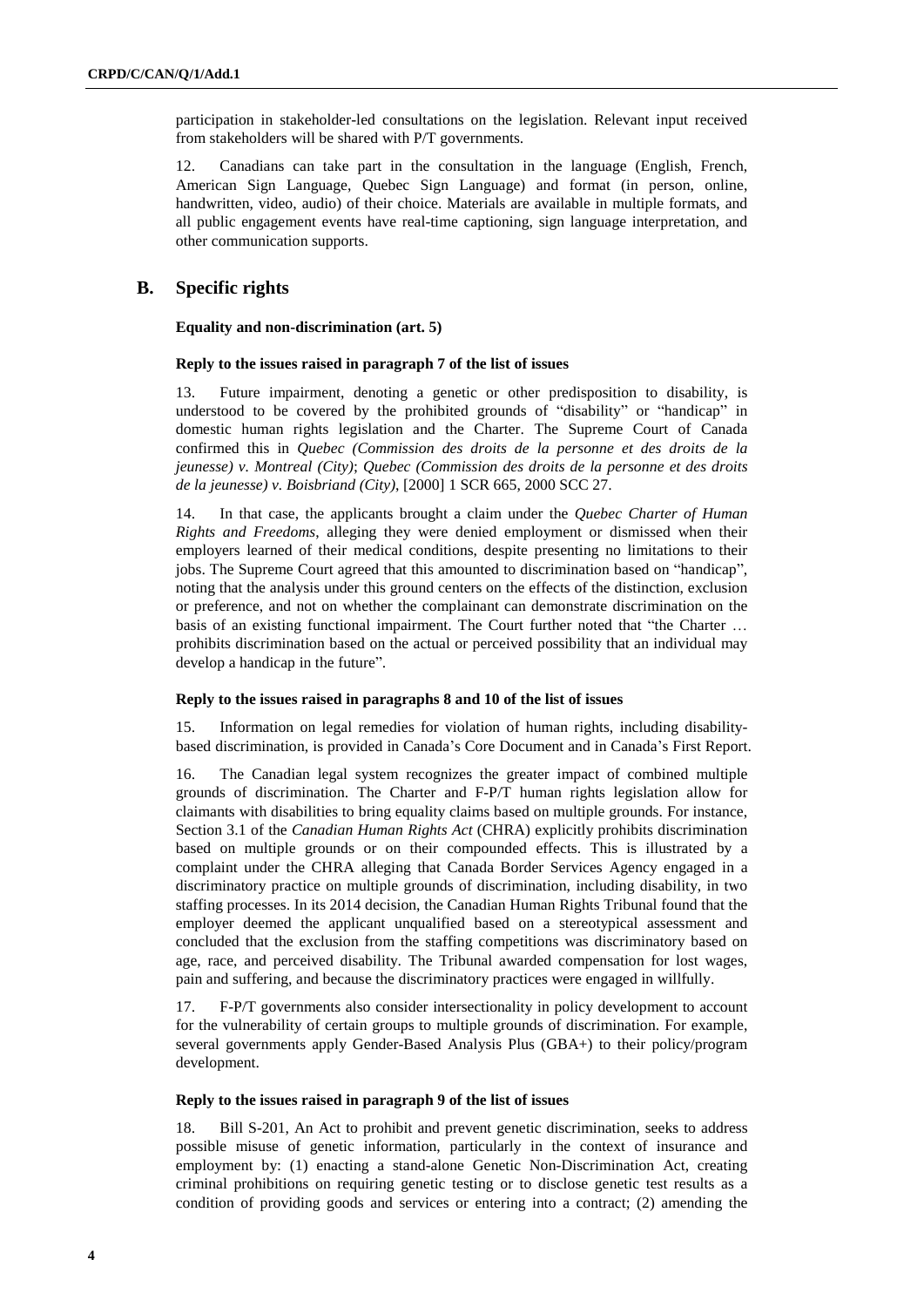*Canada Labour Code* to give employees the right to refuse to undergo genetic testing and to prohibit employers from discriminating based on genetic test results; and (3) amending the *Canadian Human Rights Act* to add "genetic characteristics" as a prohibited ground of discrimination in the context of actions taken by federal and federally-regulated works and industries.

19. The Bill was passed by the Senate of Canada on April 14, 2016 and subsequently sent to the House of Commons. On December 5, 2016, Bill S-201 was passed, without substantial changes, by the Standing Committee on Justice and Human Rights. It will now be further debated in the House of Commons.

### **Women with disabilities (art. 6)**

#### **Reply to the issues raised in paragraphs 11 and 12 of the list of issues**

20. Governments in Canada are committed to assisting women and girls with disabilities in all aspects of their lives. Persons with disabilities, including women, have access to income supports and pre-employment services, assisted living support, child and family services and education that are designed to meet their unique needs.

21. Governments support programs/projects that bring about equality and the advancement of women, including women with disabilities, by working to address or remove systemic barriers impeding women's progress and equality.

• For example, the Government of Canada supports the work of the DisAbled Women's Network (DAWN) Canada, that reaches out to all women in Canada with disabilities, including: deaf, Indigenous, immigrant, racialized, LGBTTQ, and older women, women with chronic and episodic illnesses, in institutions and single mothers. The organization leads, partners and networks with other organizations within the disability, feminist, labour and human rights sectors to increase the development and the delivery of resources and information for women with disabilities in Canada.

22. Information on parental rights for persons with disabilities can be found in Canada's First Report. For information on access to sexual and reproductive health services, see Canada's response to the Committee on the Elimination of Discrimination against Women's List of Issues (CEDAW LOI). See Question 26 below for information on the protection of women and girls with disabilities from gender-based violence.

#### **Children with disabilities (art. 7)**

#### **Reply to the issues raised in paragraphs 13 and 14 of the list of issues**

23. Governments in Canada have measures to reduce and eliminate barriers for children with disabilities in order to support and enhance their inclusion and participation in Canadian society. These include specific tax credits and incentives, support services and funding for early childhood education and school settings or for families caring for children with disabilities at home. Further to measures described in Canada's First Report:

- Yukon's *Family Supports for Children with Disabilities* program supports families to care for their child with a disability and early intervention to increase a child's lifelong learning potential, provides coordinated access to supports and interventions, and promotes inclusion of children with disabilities in community life;
- Manitoba's *Inclusion Support Program* provides financial support to 454 licensed early learning and child care centres and homes to facilitate the inclusion of 1,541 children with additional support needs;
- Federally funded *Community Action Program for Children* and *Aboriginal Head Start in Urban and Northern Communities* programs promote positive health and social development among vulnerable children (0-6 years), including those with disabilities, and their families through early intervention and prevention programs to support parents and provide children with the best possible start in life; and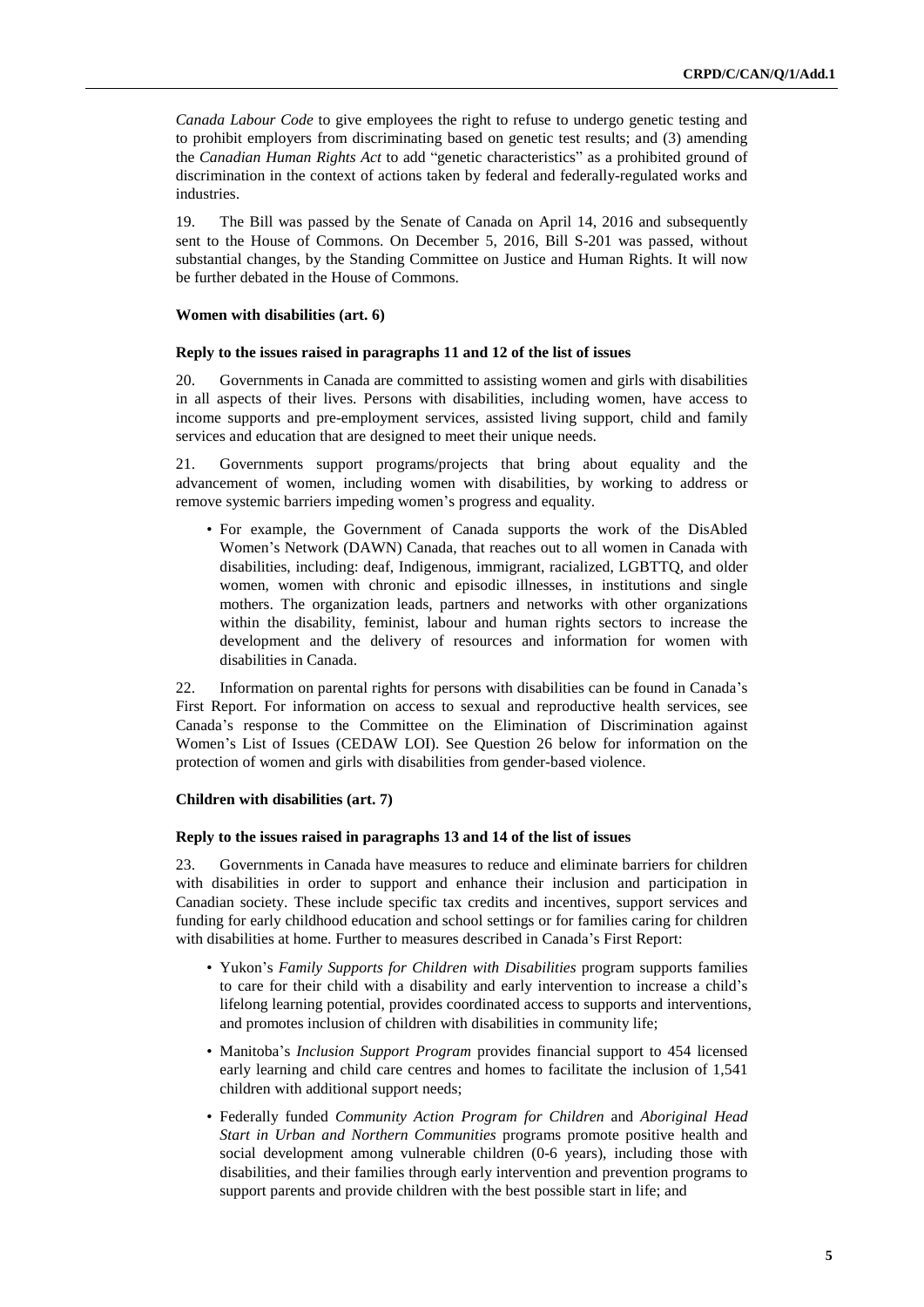• Through F-P/T agreements, federal funding, matched by P/T governments, supports projects that provided opportunities for youth with a disability to actively participate in sport.

#### **Accessibility (art. 9)**

## **Reply to the issues raised in paragraph 15 of the list of issues**

24. The following are F-P/T examples of monitoring measures to address noncompliance of accessibility requirements:

- F-P/T human rights legislation allows individuals to file complaints where they experience such barriers in employment and accessing goods, services and facilities or accommodation customarily available to the public;
- The Canadian Radio-television and Telecommunications Commission regulates and supervises telecommunications and broadcasting accessibility. Compliance is monitored through complaints received from the public, industry reporting and sometimes during proceedings. Addressing non-compliance with the *Telecommunications Act* is done through various means, including reporting requirements and administrative monetary penalties;
- In Québec, regulatory requirements on the accessibility of public buildings built before 1976 are being developed. For buildings built after 1976 or converted since 2000, the accessibility requirements of the Quebec Construction Code apply. If instances of non-compliance with the accessibility requirements are found in the construction work carried out, the public may file a non-compliance complaint with the *Régie du bâtiment du Québec*, which may carry out inspections and apply penalties;
- Under the *Accessibility for Ontarians with Disabilities Act* (AODA), organizations in Ontario submit self-certified reports online indicating their compliance with provincial accessibility standards. Random audits are conducted on obligated organizations to confirm they are meeting their requirements under the AODA. When organizations do not file reports or do not comply with the AODA or its regulations, a number of enforcement tools can be used, including inspections, financial penalties and prosecution, which could include fines up to \$100,000 upon conviction;
- The 2016 *Accessibility for Manitobans Act* requires all public sector bodies to create an accessibility plan every two years, which begins with a baseline report that requires self-monitoring and public updates. In addition, public and private sector organizations with more than 20 staff must document the measures they take to comply with the accessibility standards that serve as regulations. Administrative and monetary penalties can be applied in cases on non-compliance; and
- The Government of British Columbia publishes annual progress updates to monitor the implementation of the accessibility goals outlined in *Accessibility 2024*. With respect to non-compliance with accessibility requirements, its provincial *Building Act* and its accompanying *Building Code*, as well as its Guide Dog *and Service Dog Act* contain penalty systems.

# **Right to life (art. 10)**

#### **Reply to the issues raised in paragraph 16 of the list of issues**

25. In 2009, the Government of Quebec created the Select Committee on Dying with Dignity and held extensive consultations on the issue. Subsequently, on December 10, 2015, the *Act respecting end-of-life care* came into force in Quebec. The aim of the law is to ensure that people at the end of life are treated with respect for their dignity and autonomy. It aims to provide accompaniment adapted to the situation of people at the end of life, in particular to prevent and to alleviate their suffering and to protect the vulnerable, such as persons with disabilities.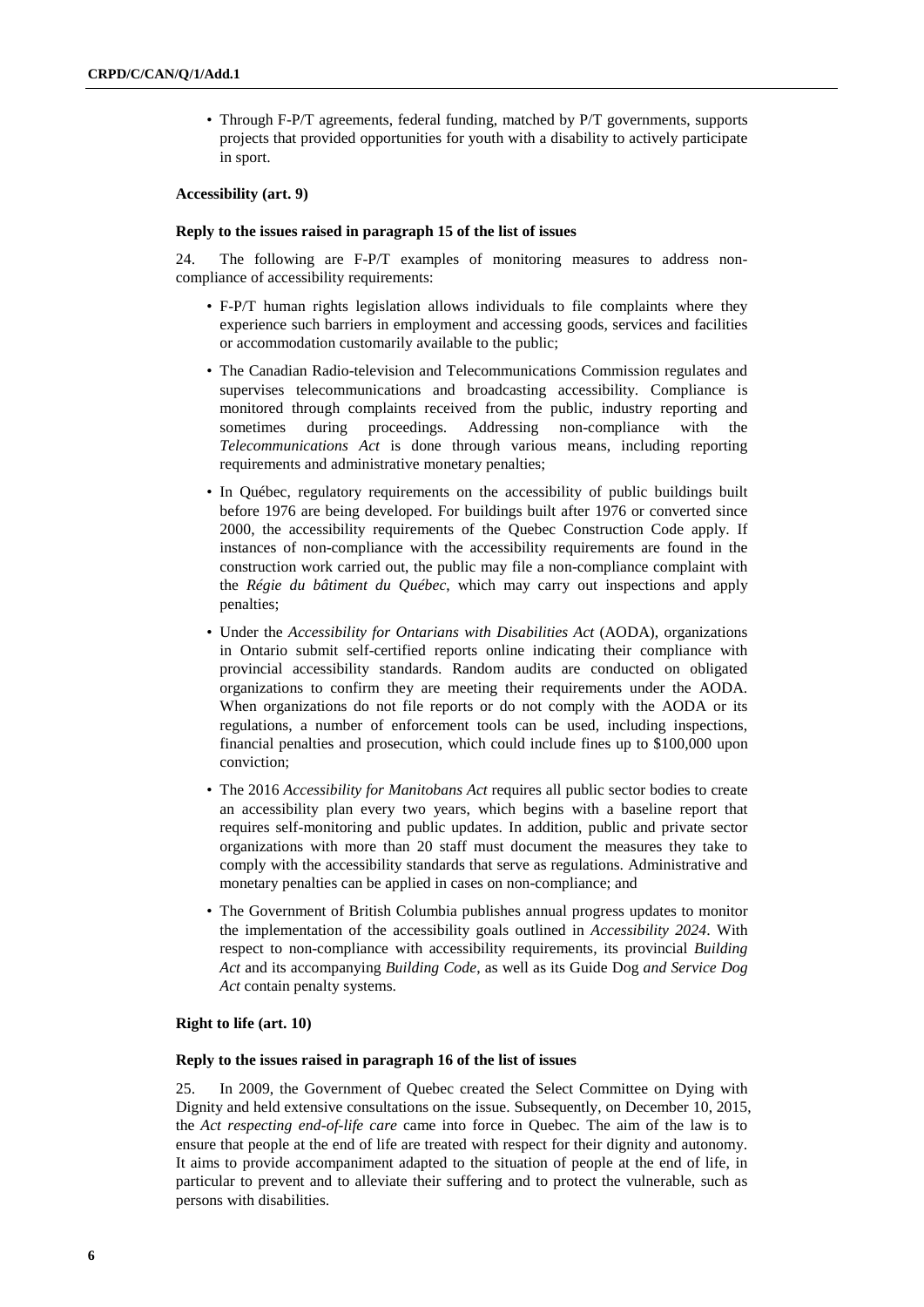26. On June 17, 2016, federal legislation permitting medical assistance in dying (MAID) in Canada came into force. The legislation revised the *Criminal Code* to exempt health care practitioners who provide or assist in providing medical assistance in dying to eligible individuals (defined as having a serious and incurable illness or condition, being in a state of advanced and irreversible decline in capability, suffering unbearably from either of the condition or the decline in capability, and where their natural death has become reasonably foreseeable, taking into account their entire medical circumstances, but without any specific prognosis being necessary) from otherwise applicable criminal offences.

27. The legislation was carefully designed in light of a number of important objectives: (1) recognizing individual choice of medically assisted death for adults who are suffering intolerably and for whom death is reasonably foreseeable; (2) affirming the inherent and equal value of every person's life; (3) avoiding encouraging negative perceptions of the quality of life of persons who are elderly, ill or disabled; (4) protecting vulnerable people from being induced to die in moments of weakness; (5) re-affirming society's goals with regard to preventing suicide; and (6) encouraging a consistent approach to medical assistance in dying across Canada.

28. It includes safeguards to ensure that medical assistance is only provided in response to a truly voluntary request that reflects the wishes of the patient and that is not made as a result of external pressure or coercion, including:

- Requests must be made in writing and witnessed by two independent witnesses;
- The patient's eligibility must be confirmed by two independent medical or nurse practitioners;
- Medical assistance in dying cannot be provided until a mandatory reflection period of at least 10 clear days has passed unless the patient's death or decline in decisionmaking capacity is imminent;
- A request may be rescinded at any time and in any manner; and
- Patients must be given the opportunity to withdraw their request immediately before medical assistance in dying is provided.

29. To ensure alignment with the federal legislation, many P/T governments have put policy/legislative measures in place and many P/T regulatory bodies for physicians and surgeons, nurses and pharmacists have issued guidance or policy statements on professional obligations, standards and protocols on MAID:

- In 2016, Ontario introduced Bill 84, the Medical Assistance in Dying Statute Law Amendment Act and developed information and supports for patients, health care providers and facilities, to help patients get safe access to medical assistance in dying;
- Manitoba introduced legislation to amend *The Fatality Inquiries Act* and *The Vital Statistics Act* so that an inquiry by a medical examiner is not required when a death results from MAID as defined in the *Criminal Code*. It has established provincial clinical guidelines and a MAID clinical team that is responsible for reviewing, and carrying out requests for MAID that meet all legal requirements;
- Alberta established a province-wide MAID Care Coordination Service to provide information and assistance to patients, families and practitioners with respect to medical assistance in dying and all end of life options. Alberta has also established a MAID Regulatory Review Committee to make recommendations to the provincial government respecting the planning and delivery of medical assistance in dying health services and the overall regulatory framework. Alberta made standards of practice for physicians and nurse practitioners to set consistent practice requirements, ensure continuity of care for patients and to require practitioners to report to the Review Committee when medical assistance in dying is provided;
- British Columbia amended the appropriate regulations under the *Health Professions Act* to give the regulatory colleges' Standards the force of law. Additionally, the regulation was amended to require the reporting of all deaths resulting from the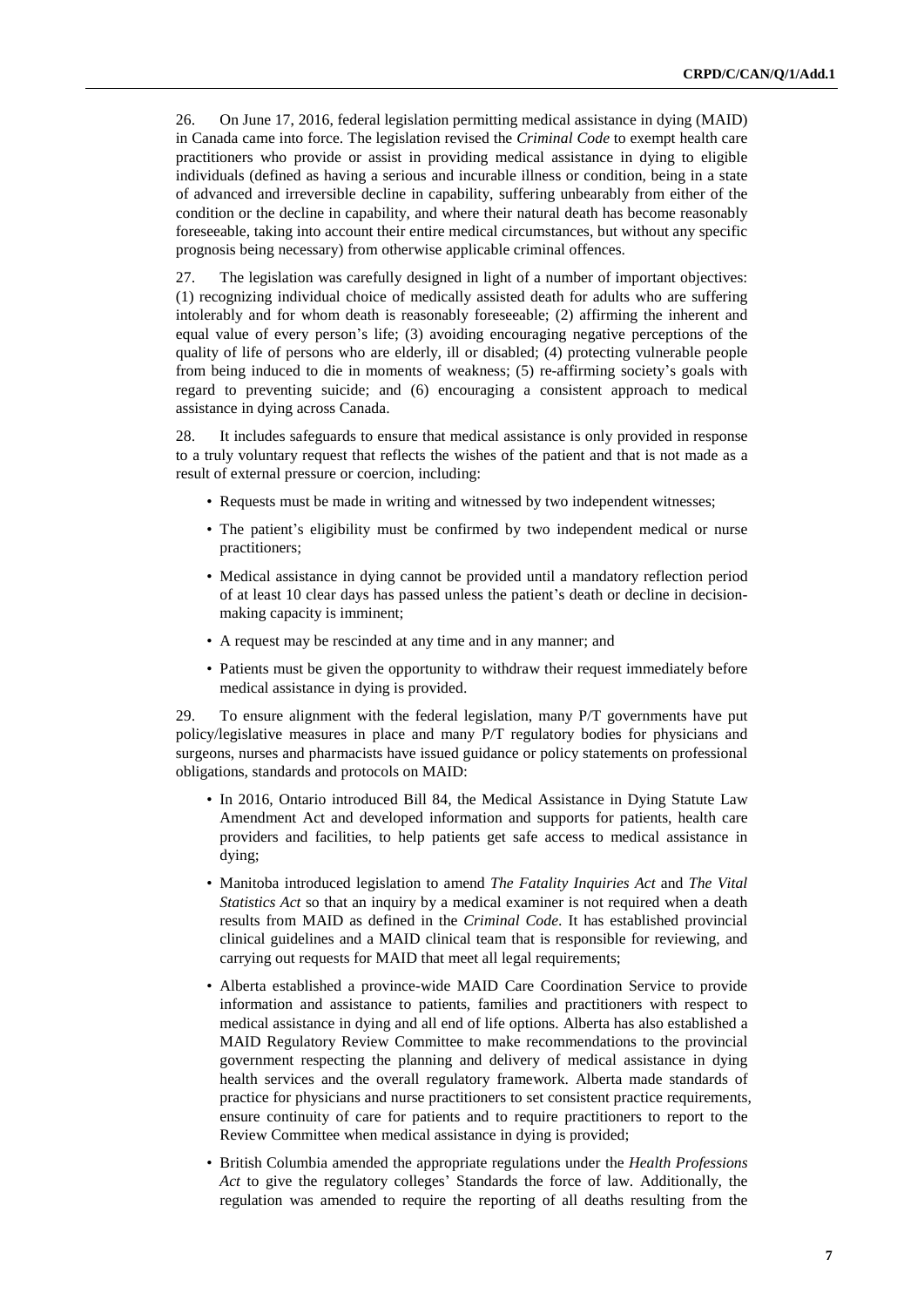deceased person having received medical assistance in dying purportedly provided in accordance with the *Criminal Code*. Using existing authorities under the *Coroners Act* British Columbia's chief coroner plans to convene a multi-disciplinary MAID Review Panel semi-annually to review and make recommendations on MAID deaths in the province; and

• Northwest Territories established *Medical Assistance in Dying Interim Guidelines* for the Northwest Territories and expects to propose a MAID legislative framework in 2017.

### **Situations of risk and humanitarian emergencies (art. 11)**

#### **Reply to the issues raised in paragraph 17 of the list of issues**

30. Canada strongly supports efforts to ensure that disaster risk reduction (DRR) measures effectively address the needs of persons with disabilities. Education and awareness raising about services available to persons with disabilities in emergency situations is an important component of these measures.

- 31. In addition to measures described in Canada's First Report:
	- In March 2015, Canada endorsed the *Sendai Framework for Disaster Risk Reduction* (2015-2030), which contains recommended actions and priorities to strengthen the inclusivity and accessibility of DRR activities, including with respect to persons with disabilities; and Newfoundland and Labrador collaborated with the Coalition of Persons with Disabilities (i.e. first responders, emergency management planners and various professionals in a variety of sectors) to create an inclusive emergency preparedness guide to support persons with disabilities in an emergency or disaster situation;
	- The Governments of Prince Edward Island and Manitoba implemented voice to text technology for 911 services for the hearing impaired community; and
	- In 2013, the *Politique québécoise de sécurité civile* 2014-2024 was adopted, which aims to improve risk awareness, increase information sharing and skills development, prioritize prevention and strengthen disaster response capacity. The action plan associated with this policy includes actions to promote emergency measures adapted to the special needs of persons with disabilities, which are recorded annually in municipal action plans for persons with disabilities.

#### **Equal recognition before the law (art. 12)**

#### **Reply to the issues raised in paragraph 18 of the list of issues**

32. Further to information in Canada's First Report, the following outlines available data with respect to the number of adults under guardianship, substitute or supported decision-making regimes in 2016:

- Newfoundland and Labrador: Eight adults were under the care and custody of the Provincial Director of Adult Protection;
- Prince Edward Island: 68 adults were under guardianship, 330 adults were under public trusteeship and approximately 10 guardianship applications were pending. Since 2010, there has been an increase in young adults and transitional youth with complex needs and psychiatric and developmental illnesses;
- New Brunswick: 360 individuals were under guardianship and/or financial management;
- Quebec: 21,750 persons were under guardianship or curatorship, an increase of 2,500 individuals since 2010. 250 individuals received support decision-making services;
- Ontario: Approximately 18, 000 persons were under guardianship;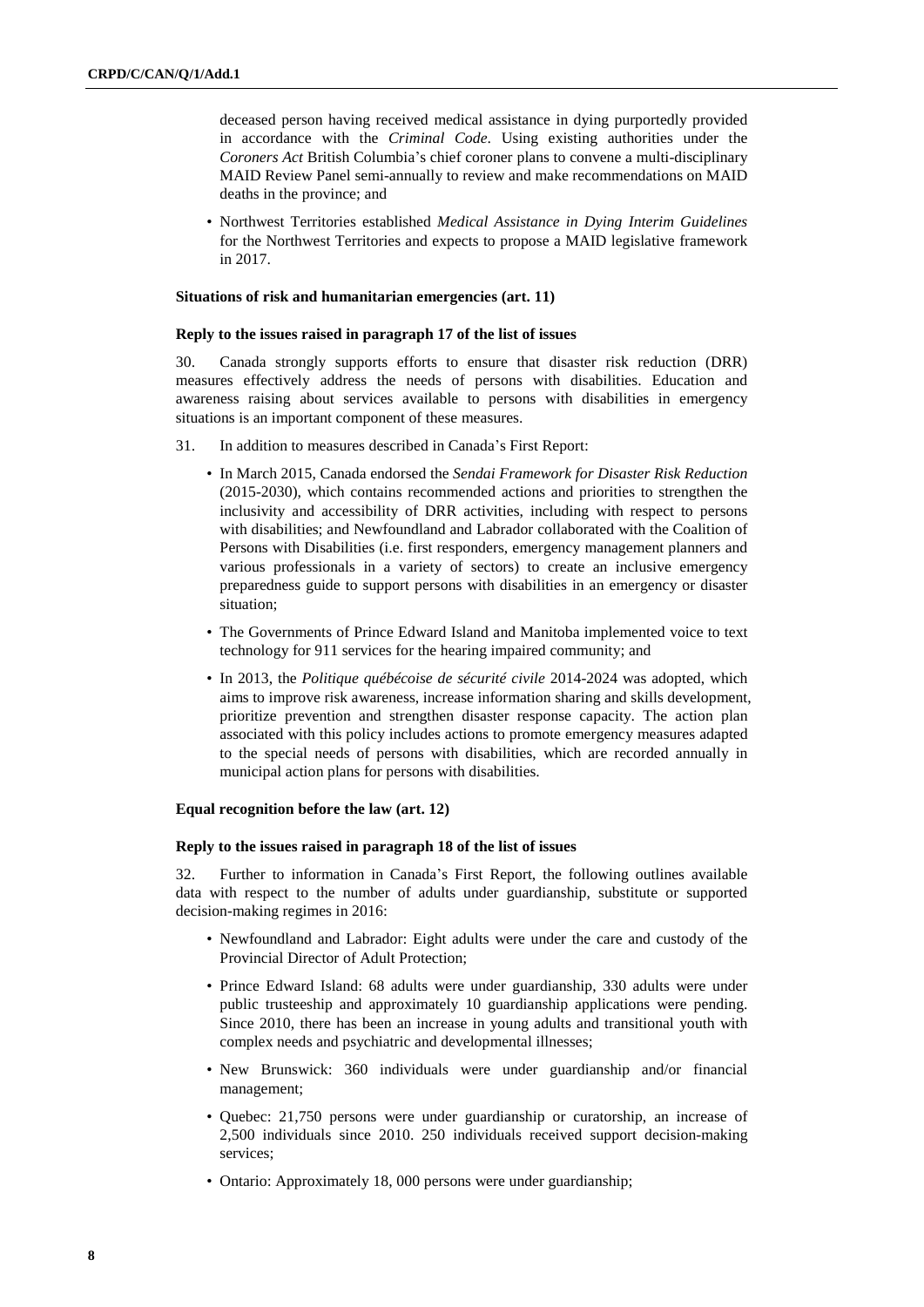- Manitoba: 1883 persons were under substitute decision-making under *The Vulnerable Persons Living with a Mental Disability Act*, a net increase of 206 persons since 2010. Substitute decision makers can also be appointed under *Manitoba's Mental Health Act*;
- Saskatchewan: The Public Guardian and Trustee was property guardian for 1157 adults;
- British Columbia: Approximately 5, 874 adults had a property guardian and 2, 124 had a personal guardian. An adult may have both a property guardian and a personal guardian. Since 2010, there has been an overall decrease in the number of adults who have a guardian;
- Northwest Territories: The Office of the Public Trustee managed 79 "represented person" files, an increase of approximately 24 cases since 2010; and
- Nunavut: The Office of the Public Guardian had 218 active files. Since 2010, there has been a steady increase in the number of clients coming under guardianship and the caseload has more than doubled.

33. Since 2010, decisions made on behalf of persons with disabilities mainly deal with care and finances, including:

- Care: Housing, medical treatment, personal care; and
- Finances: Management of financial assets (financial, real property, investments, income, expenses, taxes, estates).
- 34. In terms of innovative projects or research planned on supported decision-making:
	- New Brunswick is implementing a project to provide support services for adults with disabilities who want to manage their own supports but require some help to do so; and
	- In 2016, the Public Curateur of Quebec undertook a stakeholder consultation on the relevance and feasibility of a new assisted decision-making process.

#### **Access to justice (art. 13)**

#### **Reply to the issues raised in paragraph 19 of the list of issues**

35. Canada strives to improve access to justice for persons with disabilities in the judicial system. In addition to accommodation measures described in Canada's First Report:

- The Government of Canada funded the *Communication Access to Justice System for Victims Who Have Complex Communication Disabilities* project to improve accessibility in courts by enhancing the capacity to deliver victim services to individuals with communications disabilities.
- 36. Steps to improve accessibility are also being taken within courts. For example, the:
	- Supreme Court of Canada has made arrangements for sign language interpretation within the courtroom when requested and has installed induction loops that transmit sound from the Court's microphones directly to a person's hearing aids. The Court's website also aligns with the Government of Canada's *Standard on Web Accessibility*;
	- Courts in Manitoba strive to ensure that communication is understandable to the witness in an age or functioning-appropriate language. When Victim Services contacts adults with an intellectual disability to inform them of their resources and rights, a specifically tailored letter and fact sheet written in clear language are provided and followed by a phone call; and
	- Nunavut Court of Justice provides accommodations during court proceedings for litigants, witnesses, and other parties, including the use of testimonial aids, plain language during proceedings, and proceeding transcripts. The Nunavut Justice Centre is also being equipped with hearing assisting audio systems that will be available to the general public.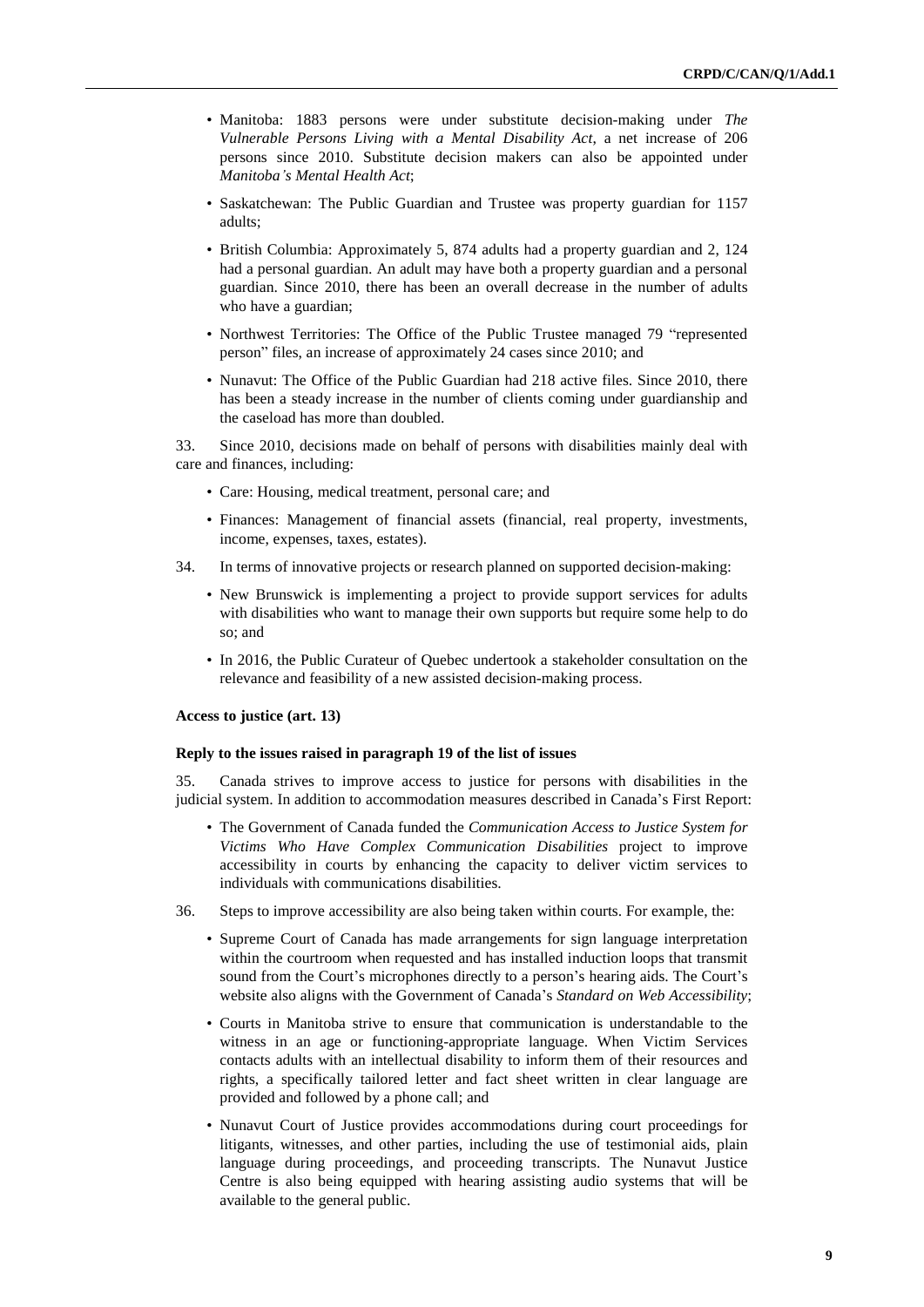#### **Reply to the issues raised in paragraph 20 of the list of issues**

37. The *Victims Bill of Rights Act* (VBR) enshrined rights for victims of crime at the federal level in four areas — information, protection, participation and the right to seek restitution — by enacting the *Canadian Victims Bill of Rights*.

38. The VBR also made related amendments to the *Criminal Code* and *Corrections and Conditional Release Act* (CCRA) to provide greater specificity to those rights in the criminal justice process. This includes the addition of s. 140(13) to the CCRA, which allows victims who are unable to attend Parole Board of Canada hearings in person to access audio-recordings upon request. The VBR also amended the *Canada Evidence Act* to facilitate testimony by a witness over the age of 14 years with a mental disability whose mental capacity to testify is being challenged. These witnesses may not be asked questions regarding their understanding of a promise to tell the truth in order to determine if they have the capacity to testify.

## **Liberty and security of the person (art. 14)**

## **Reply to the issues raised in paragraphs 21 to 23 of the list of issues**

39. Persons with disabilities are guaranteed the same rights as other defendants in the criminal justice system, including constitutionally-protected legal rights on arrest or detention, the presumption of innocence, the right to counsel and the right to a fair trial before an independent court.

40. The Charter and F-P/T human rights legislation protect against detaining individuals solely on the ground of physical or mental impairment, notably through prohibitions on arbitrary detention and discriminatory treatment. Detention of any individual must be based on objective grounds provided for by law, such as where there are reasonable grounds to believe a person has engaged in criminal activity or poses a risk to public safety.

41. Where an accused person's mental illness renders them unfit to stand trial (UST), or found not criminally responsible (NCR) on account of mental disorder:

- The court refers the matter to an expert Review Board to determine how best to manage their care and supervision. The Board must consider public safety as paramount, along with other factors, including the accused's mental condition and reintegration into society. Based on these factors, the Board will order that the accused either: be detained in hospital; be allowed to live in the community subject to certain conditions; or be unconditionally released if they do not pose a significant threat to public safety; and
- There are measures to assure the conditions imposed on accused persons remain appropriate and that detention is only imposed to protect public safety. The Review Board reviews the disposition of each accused person under its jurisdiction annually to determine if the level of supervision and control are still appropriate. An accused person will remain under the jurisdiction of the Board for as long as they pose a significant threat to public safety. Regarding an unfit accused person, the Crown must demonstrate every two years that they continue to have sufficient evidence to try the accused, should they become fit for trial.

42. In situations where an accused person is likely to be permanently unfit, the *Criminal Code* permits a court to conduct an inquiry into the status of an accused deemed UST and order a stay of proceedings if:  $(1)$  the accused is unlikely to ever become fit;  $(2)$  the accused does not pose a significant threat to the safety of the public; and (3) a stay of proceedings is in the interests of the proper administration of justice.

- 43. Since 2010, available data shows:
	- 22 new cases of persons NCR or UST in Prince Edward Island;
	- 469 persons NCR and 34 UST in New Brunswick;
	- 1063 persons NCR and 592 UST in Ontario;
	- Approximately 15 persons NCR or UST annually in Saskatchewan;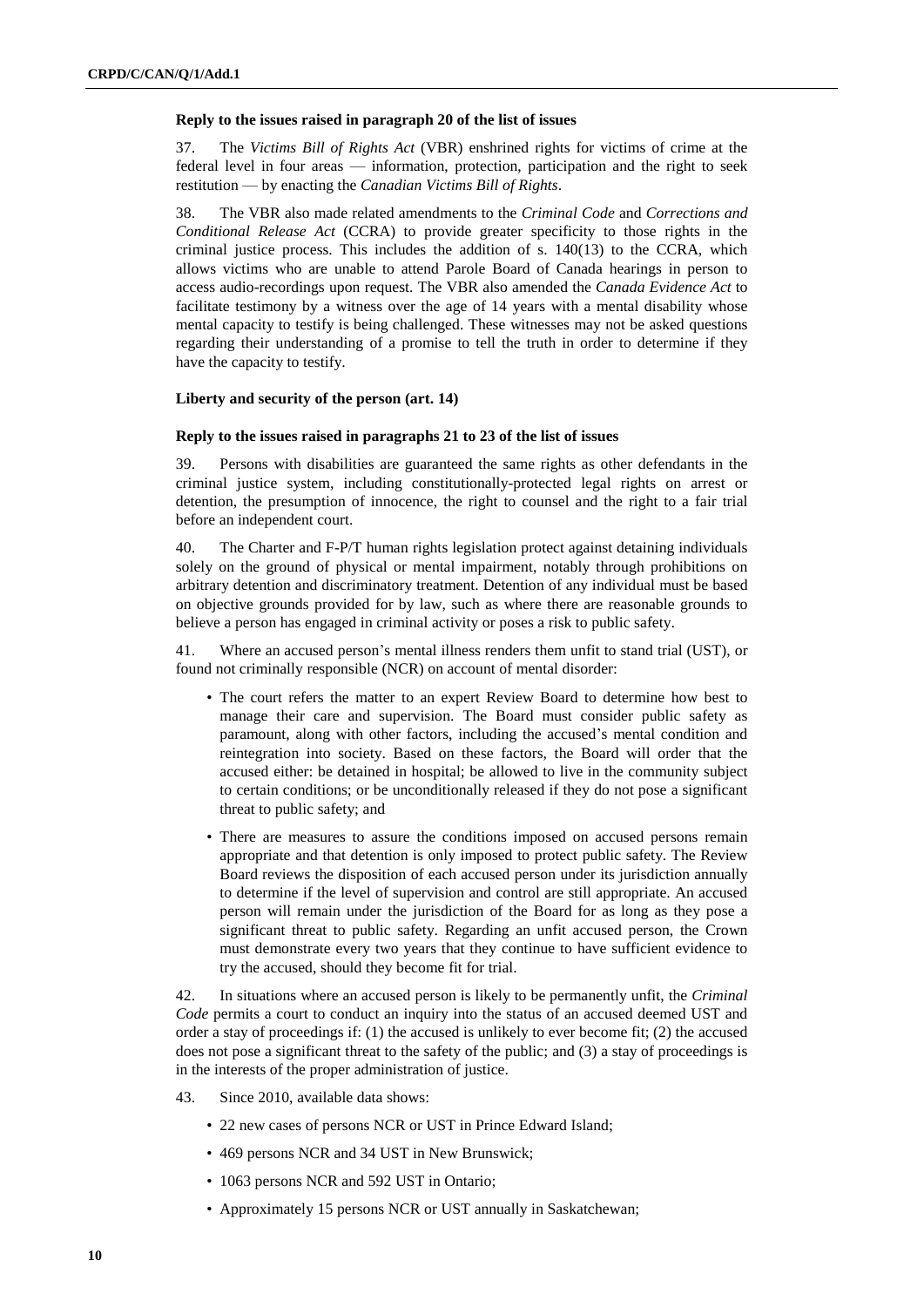- 5 persons NCR in Northwest Territories; and
- 8 persons NCR and 4 UST in Nunavut.

44. In the area of mental health, P/T legislation protects against arbitrary and indefinite detention of persons with disabilities, in particular those with intellectual and/or psychosocial disabilities. For example, in:

- Newfoundland and Labrador, the *Mental Health Care and Treatment Act* outlines the rights of any involuntary patient, including the right to obtain legal counsel, appeal an involuntary certification, and access a patient representative or provincially-appointed Rights Advisor. To detain an individual under the Act, a certification process must be undergone, wherein a set of criteria must be met in order to be involuntarily hospitalized. Certification orders expire at the end of 30 days, at which time an individual would be assessed by a treating psychiatrist, and if needed a renewal order would be issued for another 30 days;
- Nova Scotia, persons placed in a hospital against their will under the *Involuntary Psychiatric Treatment Act* have access to a Patient Rights Advisor, who are independent of government, available province-wide, help patients understand their rights, or help patients obtain legal counsel if required; and
- Under exceptional circumstances, Saskatchewan's *Mental Health Services Act* allows for an individual to receive care and treatment without their consent. Subject to review by the court, in order to be held under medical certificates, two doctors must certify that an individual has a mental disorder that:
	- Requires treatment and supervision that can only be provided in a hospital;
	- Keeps the individual from understanding that treatment and supervision is required, so an informed decision cannot be made; and
	- Will probably make the individual harm him/herself or others, or make the illness get worse if not treated.

#### **Reply to the issues raised in paragraph 24 of the list of issues**

45. Data related to the number of persons with disabilities in prisons in Canada is not readily available as F-P/T governments do not track offenders with physical or mental health-related disabilities. However, F-P/T correctional services do routinely screen for mental health concerns and offenders with physical or mental health-related disabilities are provided with reasonable accommodation in prison, as the duty to accommodate is established in Canada's legal framework.

46. For more information see Canada's First Report on the CRPD and Seventh Report on the *Convention against Torture and Other Cruel, Inhuman or Degrading Treatment or Punishment* (CAT).

#### **Freedom from exploitation, violence and abuse (art. 16)**

# **Reply to the issues raised in paragraph 25 of the list of issues**

47. Related to the monitoring of care facilities and programs designed to serve persons with disabilities:

- In 2016, the Government of Ontario launched ReportON —for reporting suspected or witnessed abuse of adults with developmental disabilities — available to agencies and the public through a direct 24/7 phone line and email service;
- In Saskatchewan, the Ombudsman and the Advocate for Children and Youth are independent authorities that can investigate complaints regarding programs and services provided to persons with disabilities. Other jurisdictions have similar independent bodies that can investigate complaints;
- Nova Scotia's facilities that serve persons with disabilities, such as residential care facilities, nursing homes, homes for the aged or disabled persons, group homes or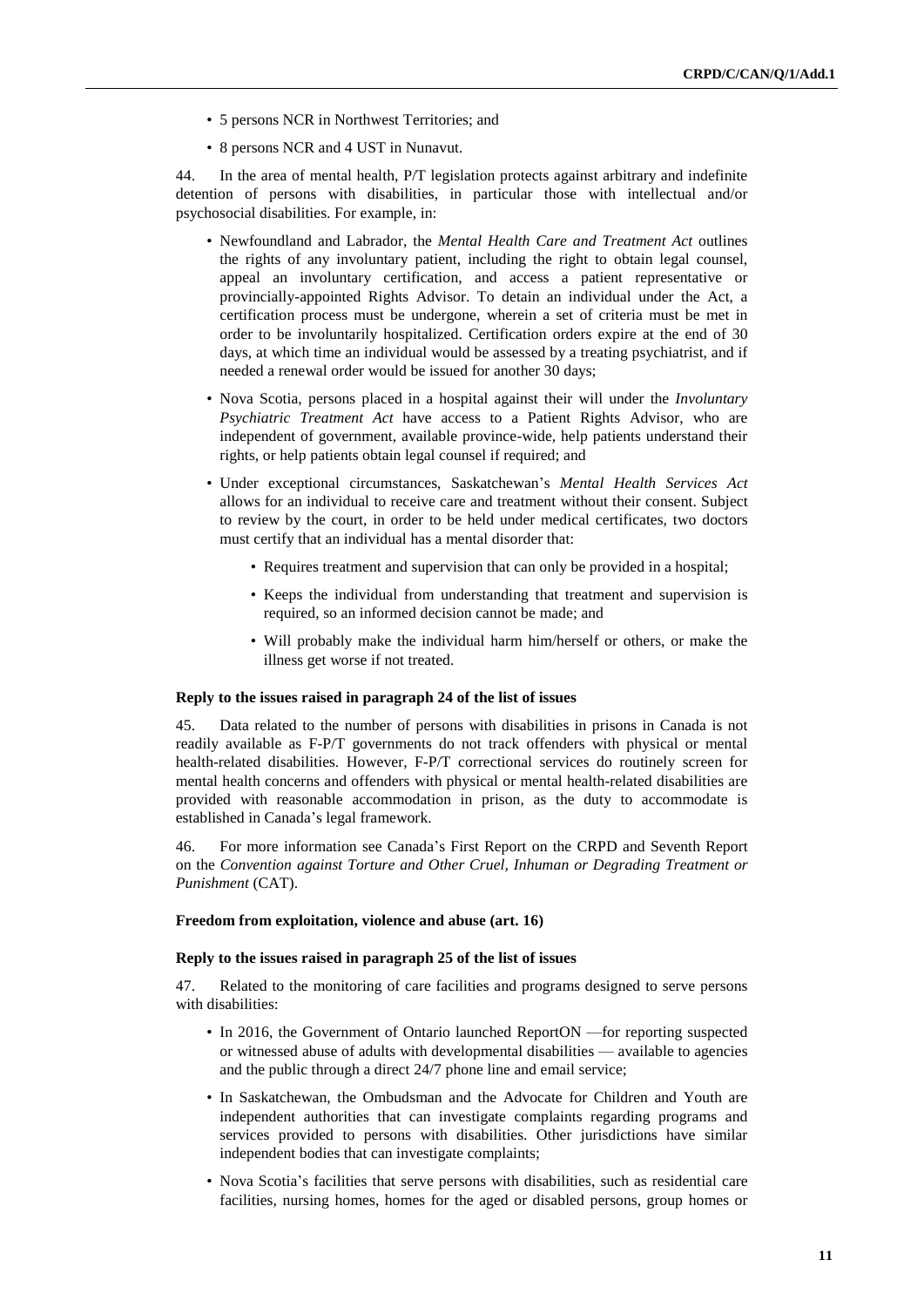residential centres, are licensed and inspected by the government on a regular basis. Concerns about the care of persons in facilities for special care may be provided to the Protection of Persons in Care Program, which will investigate and provide directives to the facilities. Under the *Protection for Persons in Care Act* health facility administrators and service providers, including hospitals, must promptly report all allegations or instances of abuse; and

• Prince Edward Island's private nursing homes and community care facilities are licensed by the government's Community Care Facilities and Nursing Homes Board based on legislated requirements in the *Community Care Facilities and Nursing Homes Act*. The Department of Health inspects nursing homes and community care facilities, and reports the findings to the Board.

#### **Reply to the issues raised in paragraph 26 of the list of issues**

48. Governments have taken measures towards the elimination of all forms of genderbased violence in Canada. Examples include:

- In October 2016, the Government of Quebec launched its *Stratégie gouvernementale pour prévenir et contrer les violences sexuelles* 2016-2021. This strategy indicates that women and children remain the main victims of sexual violence. It identifies persons with disabilities among the groups most vulnerable to the violence and includes measures specifically targeted to them.
- The Government of Canada is developing a Federal Strategy to address Genderbased Violence, anticipated for release in 2017. It has ensured that diverse perspectives of experts, advocates and survivors are considered in its development through engagement activities (June to September 2016) such as: the establishment of an Advisory Council, which includes representation from DAWN Canada; conducting an online survey of over 7,500 Canadians and experts; holding meetings with survivors and service providers representing diverse groups; and hosting a series of cross-country roundtables, involving participants from organizations, including those representing persons with disabilities, to seek input on priorities, regional considerations and key issues;
- Prince Edward Island supported the project "Taking Charge, Staying Safe", funded for one year) (2011) to support women with intellectual disabilities to better understand their rights with regard to personal safety, and to develop strategies for keeping safe. The goal of the project was to empower these women to be confident in their relationships, in their homes, and in their workplaces, and to feel safe as they participate, as equal citizens, in the day-to-day life of their communities; and
- Ontario is supporting a project under the Innovation Fund to build the capacity of organizations that serve Francophone women with disabilities who have experienced sexual violence.

49. Further information can be found in Canada's 2016 Interim Report on the *International Covenant on Civil and Political Rights*; response to CEDAW LOI; 21st-23rd Reports on the *International Convention on the Elimination of All Forms of Racial Discrimination*; and Eight/Ninth CEDAW Reports.

50. Governments have been making strides in the implementation of the Calls to Action of the Truth and Reconciliation Commission (TRC), for example:

- The Government of Canada has:
	- Launched the National Inquiry on Missing and Murdered Indigenous Women and Girls (August 3, 2016); and
	- Announced that Canada is now a full supporter, without qualification, of the *United Nations Declaration on the Rights of Indigenous People* (UNDRIP) (May 10, 2016).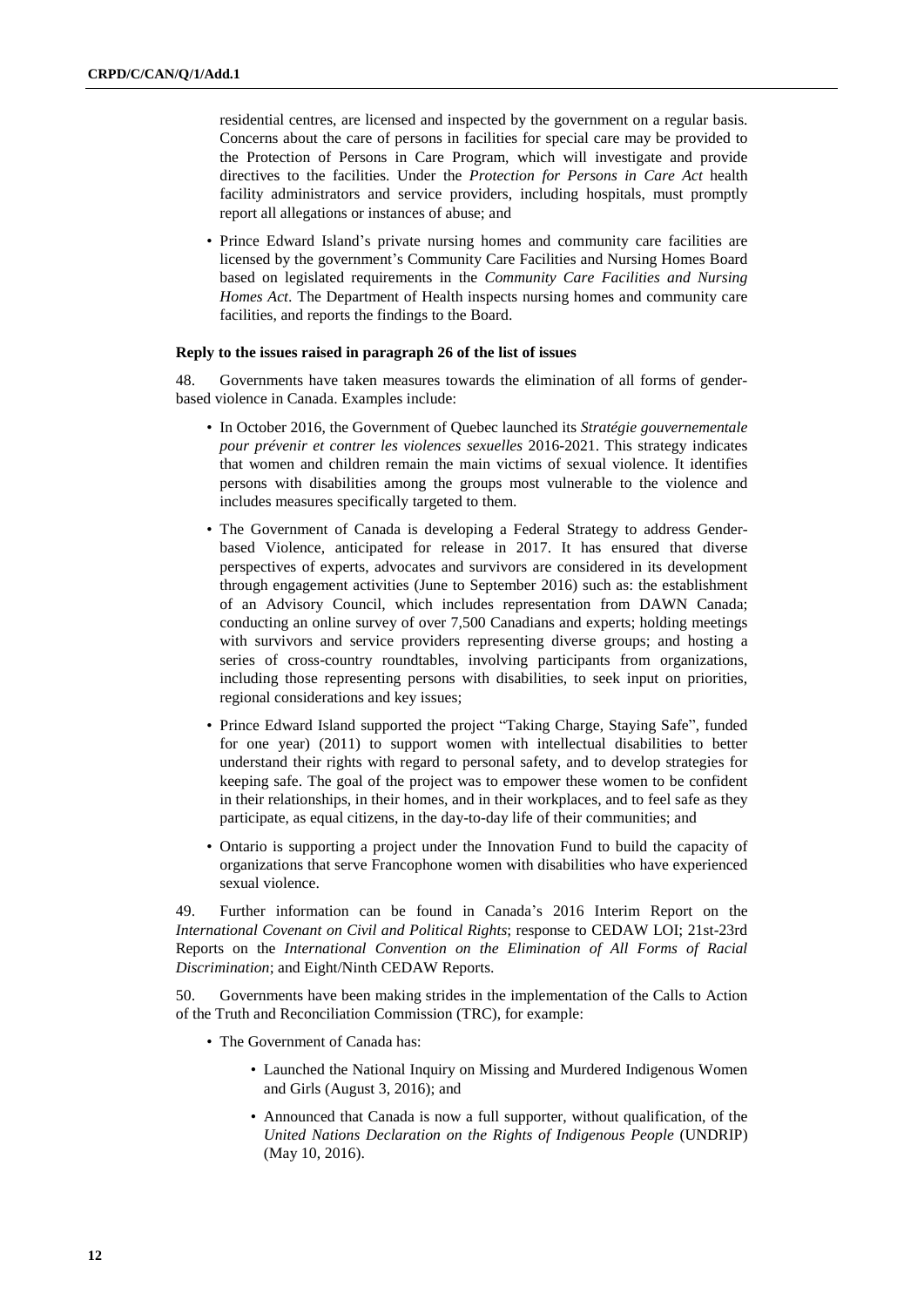- In 2015-2016, the Government of Manitoba passed the:
	- *Path to Reconciliation Act* that sets out a framework for implementing the TRC recommendations; and
	- National Centre for Truth and Reconciliation Act;
- The Government of Saskatchewan has implemented mandatory treaty education for Kindergarten to grade 12 schools; and
- The Government of Alberta has provided a mandate for engagement with Indigenous organizations on 20 proposals to implement the principles and objectives of the UNDRIP.

#### **Protecting the integrity of the person (art. 17)**

# **Reply to the issues raised in paragraph 27 of the list of issues**

51. All provincial and territorial involuntary sterilization laws have been repealed since 1973. No cases have been reported in any province/territory under the period of consideration since 2010. Involuntary sterilization would constitute an assault, which is a criminal offence under the *Criminal Code*.

# **Reply to the issues raised in paragraph 28 of the list of issues**

52. Under the federal *Corrections and Conditional Release Act*, treatment shall not be given to any inmate, unless informed consent is given voluntarily, and an inmate has the right to refuse treatment or withdraw from treatment at any time. Where an inmate does not have the capacity to understand, the giving of treatment shall be governed by the applicable P/T mental health legislation.

53. Information on the use of administrative segregation in prisons in Canada can be found in Canada's Seventh CAT Report.

54. The use of restraints in correctional or care (health, social service, children/youth) facilities in Canada is generally done as a measure of last resort. For example:

- In federal prisons physical restraints for health purposes may be required after all other alternatives have proven ineffective;
- In the Northwest Territories restraints are only used on inmates as a last resort. No inmate may be kept under physical restraint longer than is necessary and never longer than twenty-four (24) hours, except with the approval of wardens who must first consult with a medical practitioner;
- British Columbia is finalizing a Restraint and Seclusion Regarding Children and Youth in Care Policy under which the use of seclusion is strictly prohibited. Restraint is prohibited except in extraordinary circumstances, such as in an emergency, to protect a child or youth from risk of imminent harm to self or others when other less restrictive means have been considered or attempted and determined to be insufficient, or as an extraordinary measure outlined in the child or youth's Care Plan;
- Nunavut's *Corrections Act* was amended to remove the use of chemical restraints and address key issues with mechanical restraints, including setting out accountability measures/safeguards for their use and the maximum time any prisoner can be mechanically restrained (16 hours and only in the most extreme circumstances and with the approval of Director of Corrections);
- Prince Edward Island has implemented a least restraint policy, which applies to all nursing staff and members of the nursing care team in acute, long-term care and inpatient mental health. The Policy stipulates that prior to initiating restraint use, staff must carry out a comprehensive assessment, including team consultation, and expend all alternative interventions and de-escalation techniques (if appropriate). Guidance is also provided as to the frequency of monitoring and care requirements when restraints are used; and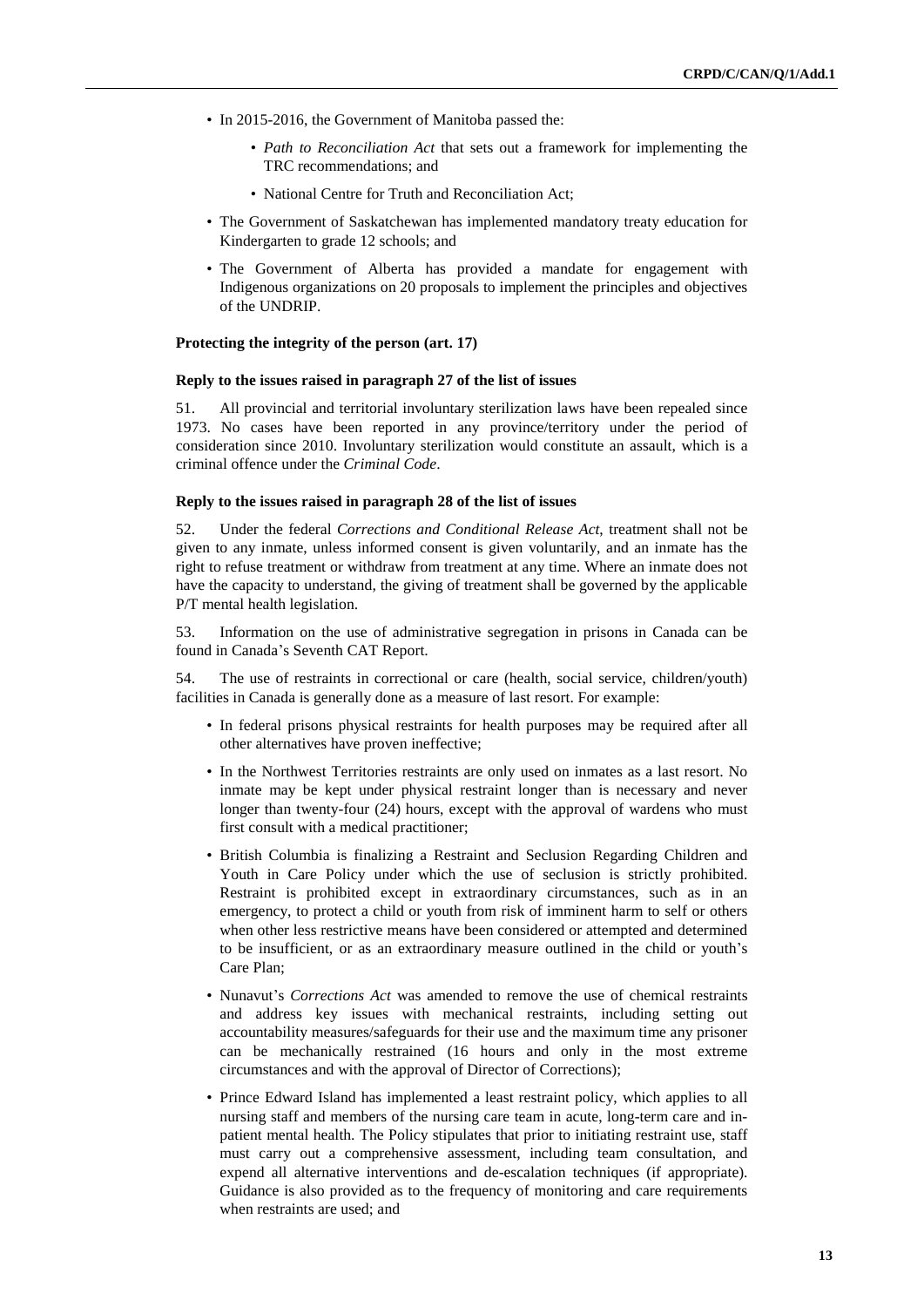• Quebec has revised its framework for the development of protocols for the application of control measures: restraint, isolation and chemicals to be complied with by health care and social services institutions. The framework is based on a philosophy of intervention that emphasizes respect for the individual, a value derived from freedom of movement, mobility and dignity, and reaffirms the objective of minimizing the use of measures of constraint, or their ultimate elimination, and emphasizes the importance of alternative measures.

#### **Liberty of movement and nationality (art. 18)**

# **Reply to the issues raised in paragraph 29 of the list of issues**

55. Under the *Immigration and Refugee Protection Act*, a foreign national can be considered medically inadmissible to Canada if the applicant could reasonably be expected to place an excessive demand on Canada's publicly funded health and social services. The excessive demand consideration does not apply to Convention refugees, protected persons and some members of the family class (e.g., dependent children, spouses, common-law partners, conjugal partners, children to be adopted in Canada).

56. No health condition will result in an automatic rejection of an applicant. Immigration officers determine excessive demand by assessing the health and social services that would be required by an applicant to treat a certain health condition, the costs of those services in Canada and the effect on wait lists. Each applicant is assessed on an individual basis and has the opportunity to demonstrate their ability and willingness to mitigate any financial impact on social services in Canada.

57. The Government of Canada is undertaking a fundamental review of the excessive demand provision in collaboration with P/T governments.

#### **Reply to the issues raised in paragraph 30 of the list of issues**

58. All individuals in immigration detention, including those with disabilities, are protected from arbitrary detention and have access to effective remedies under the Charter. Canada does not detain asylum seekers or migrants because they make a refugee claim.

59. The Government of Canada works to ensure that detention is exercised at the highest possible standards, with the physical and mental health and well-being of detainees, as well as the safety and security of Canadians, as primary considerations. Government policy stipulates that, with respect to vulnerable individuals, including persons with disabilities, detention is to be avoided or considered only as a last resort where safety or security is an issue. However, if detention is required, government guidelines state that detention should be for the shortest time possible.

60. In August 2016, the Government of Canada announced the development of a new *National Immigration Detention Framework* that will expand partnerships, enhance alternatives to detention and include key investments in federal detention infrastructure. Funding will also be used to enhance mental and medical health services and support for individuals in Immigration Holding Centres.

61. For information on medical examinations in immigration detention, including for individuals with mental health issues, please see Canada's Seventh CAT Report.

62. The *Interim Federal Health Program* provides limited temporary coverage of health-care benefits to eligible beneficiaries. While coverage never ceased for persons detained under the *Immigration and Refugee Protection Act*, in April 2016, the Government of Canada restored to its previous levels coverage for all eligible beneficiaries until they become eligible for P/T coverage or leave Canada. Coverage includes basic services, such as hospital or physician care, similar to health-care coverage provided by provincial/territorial health insurance plans; supplemental services, such as psychologist and speech language services, similar to the coverage provided to social assistance recipients by P/T governments; and most prescription drugs.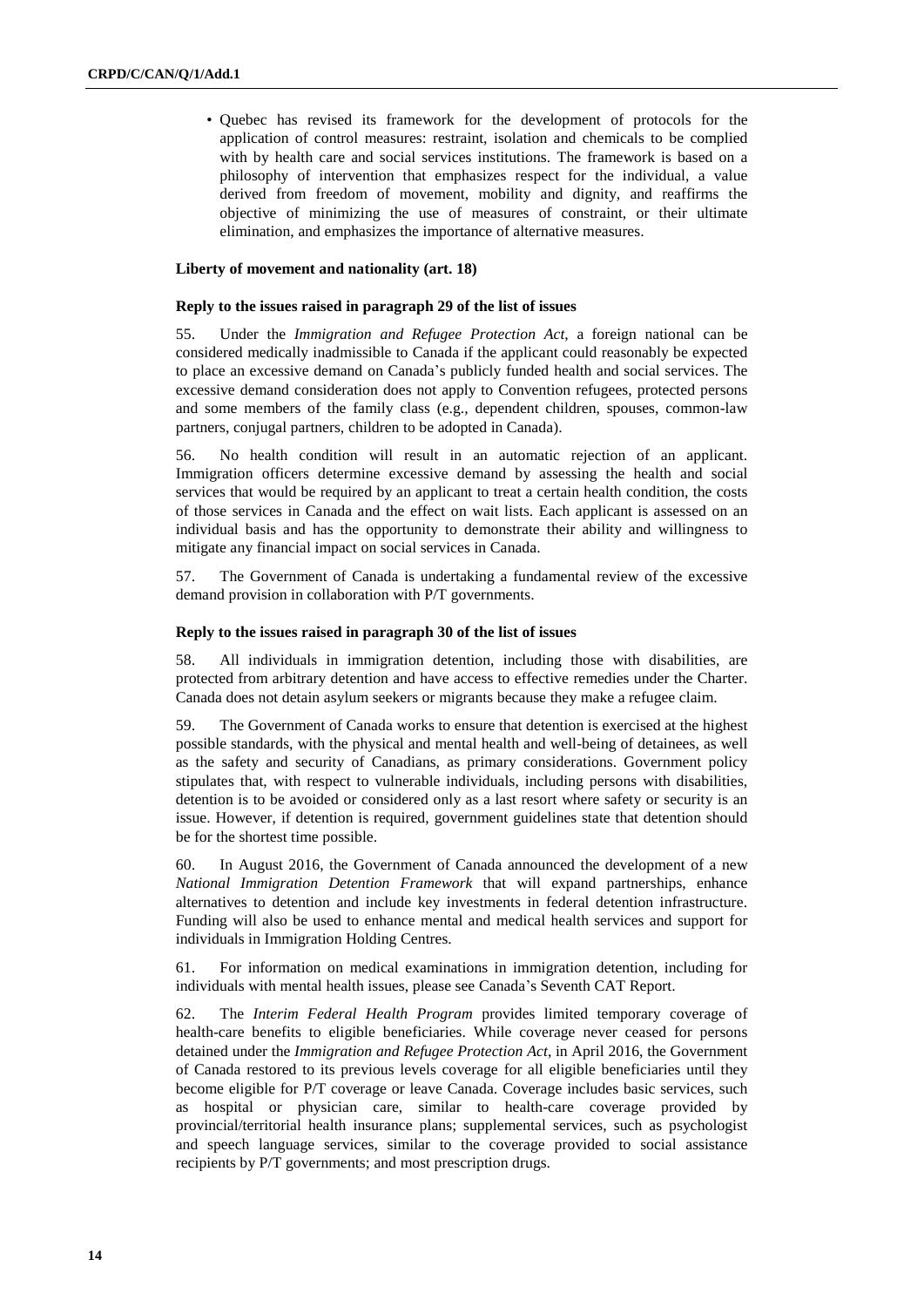#### **Living independently and being included in the community (art. 19)**

### **Reply to the issues raised in paragraphs 31 and 32 of the list of issues**

- 63. Data on persons with disabilities living in residential institutions shows that:
	- There are 219 beds in adult residential settings in Prince Edward Island;
	- 1010 adults are living in residential institutions in Nova Scotia, demonstrating a slight decrease from 1124 in 2010-2011;
	- As of March 2015, there were a total of seven children (ages 0-17) and 213 adults with physical disabilities admitted to *internats* in Quebec. « *Internats* » are places where users are admitted to a rehabilitation center. The activities of the *internats* are intended to provide room and board as well as assistance and supervision for residential users. As of March 2016, there were 114 Continuing Assistance Residences for persons with intellectual and autism spectrum disorders offering services for approximately 703 persons;
	- Manitoba has:
		- 20 children's residential facilities with bed spaces ranging from 1 to 3 for a total of 49 beds. This number has increased slightly since 2010 from 10 facilities with bed spaces ranging between 2 and 6 for a total of 41 bed spaces;
		- Two institutions for adults with an intellectual disability, one operated by the provincial government and the other by a non-profit agency; and
		- 329 vulnerable persons living in institutions compared to 490 in March 2010;
	- In Alberta, approximately 245 adults are living and receiving supports in one of three government-operated facilities. The number of adults being supported in these facilities has been declining since 2010; and
	- There is one residential care facility in Nunavut that specifically provides care to children and adults with disabilities and complex medical issues. It has 10 beds and current occupancy is 8 children and 2 adults. Nunavut also has 2 Adult Group Homes that provide placement and support for adults whose complexity of needs cannot be met by the family or within the community.

64. The Government of Canada's Assisted Living (AL) program provides \$104 million annually to support persons with disabilities, seniors, and individuals living on First Nations reserves who need temporary or long-term care, whether in-home or in residential institutions. Residential institutions range in size from two to 40 people depending on the needs of the community and are administered by private, provincial or territorial entities.

65. Approximately half of the budget under the AL program provides social supports for people remaining in their homes, and the other half towards care in institutional settings. Data indicates that since 2010, the program has seen a steady demand for services. Nearly 9,000 in-home care, 900 institutional care and 70 adult-foster care clients are supported through federal funding. The program does not collect disaggregated data on clients based on ethnicity.

66. Available information on independent living support and residential services for persons with disabilities shows that:

- Since 2010, Saskatchewan has spent \$89.5 million for residential services, and \$7.4 million for independent living programs. 519 individuals are currently receiving independent living support;
- Currently, in New Brunswick: 1,135 males and 690 females are in special care homes with a budget of \$89 million (\$37 million increase since 2010-11); 314 males and 183 females in community residences with a budget of \$14.5 million; and 1,928 males and 2,085 females receiving in-home services with a budget of \$69 million (\$17 million increase since 2010-11);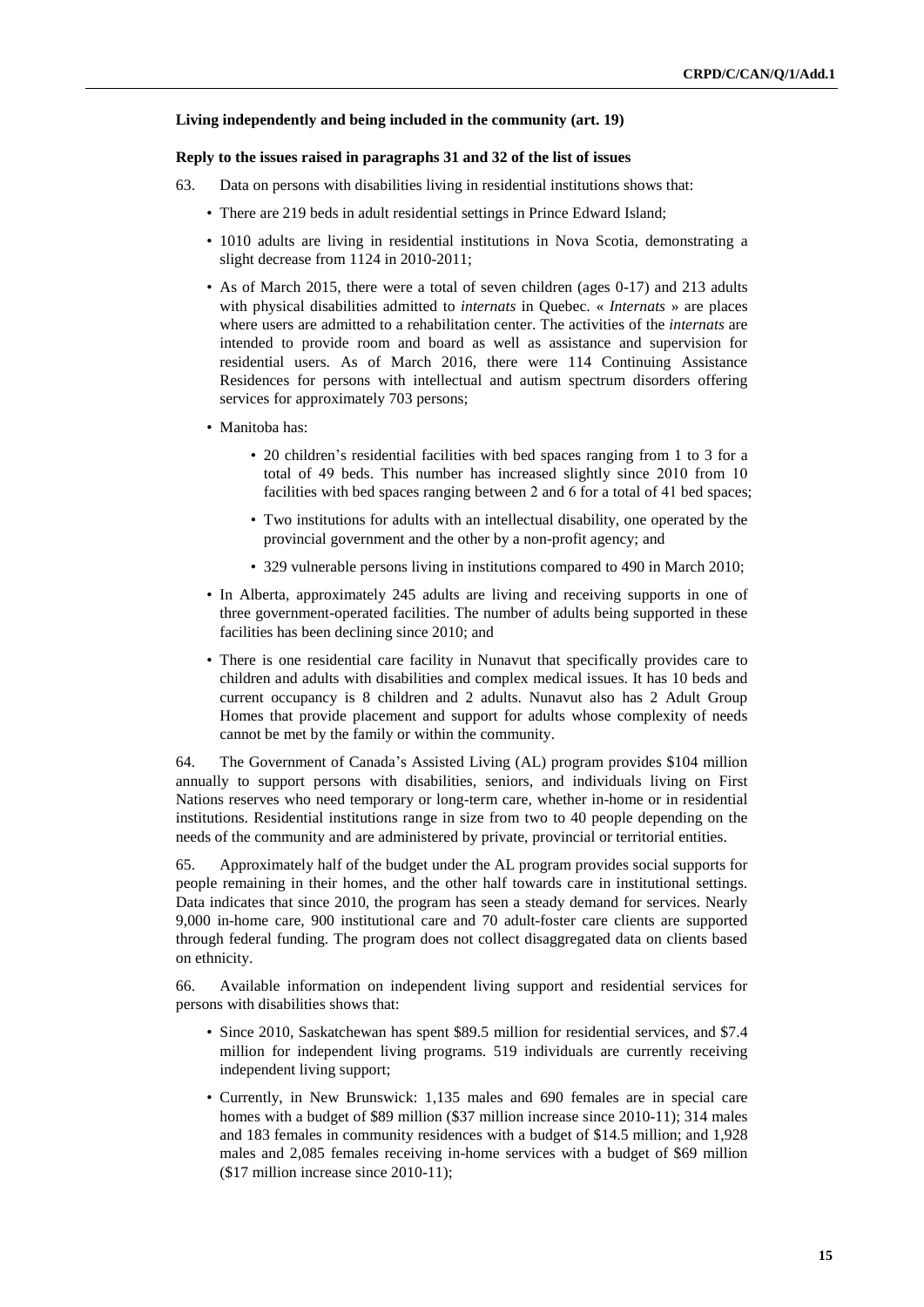- Manitoba's Community Living disABILITY Services (CLDS) budget totalled \$394.7 million in 2016-2017, an increase of \$199 million since 2009-2010, for the delivery of community-based residential services, day services, transportation to and from day services, respite, clinical services and other supports;
- Nova Scotia expended \$232 million on community services for independent living in 2015-2016, compared to \$84 million on residential institutions, an increase of approximately \$57 million since 2010-2011. There are 745 adults receiving independent living support in 2015-2016, compared with 675 in 2010-2011; and
- In 2015-2016, Alberta expended \$834 million on service delivery costs for adults with developmental disabilities, with \$47.2 million (5.2%) on government-operated residential services and \$776.8 million (94.8%) on community living services.

67. P/Ts are taking measures toward de-institutionalization and the provision of community-based living arrangements for persons with disabilities. For example:

- Ontario closed its last three residential institutions for persons with developmental disabilities in 2009. About 1,000 people were moved into new community-based homes with the help of the province, families and agencies;
- Manitoba's CLDS program supports participants living in the community where possible and develops service plans using a person-centered planning approach. Since April 2010, 55 residents have transitioned from the Manitoba Developmental Centre to independent community living;
- In Saskatchewan, the care institution for persons with intellectual disabilities has 130 residents, compared to the end of 2009-2010 when the population was 230. The centre is slated for closure in 2018 and residents are to be transitioned to community housing;
- British Columbia closed its last large residential institutions for individuals with developmental disabilities in 1996. A crown agency, Community Living BC, supports more than 19,000 individuals to live in the community by offering a range of services including residential, employment, community inclusion, respite and planning assistance. The options provide choice and allow services and supports to be tailored to the circumstances and preferences of each individual; and
- Nunavut continues to work towards increasing community-based services to ensure clients can remain in their communities and the territory, instead of being placed in out-of-territory residential care facilities. Under the *Alternative Family Care Program*, which commenced in 2013, eligible adults over the age of 19 and receiving support under Nunavut's *Guardianship and Trusteeship Act*, can maintain residence in Nunavut with a relative instead of being placed in out-of-territory facilities. \$125/day is provided in foster care per-diems to Alternative Family Care Homes as compensation for the care and supervision provided to clients.

# **Freedom of expression and opinion, and access to information and communication (art. 21)**

#### **Reply to the issues raised in paragraph 33 of the list of issues**

68. Further to information provided in Canada's First Report and elsewhere in this response, governments continue to ensure the accessibility of information for the general public for persons with disabilities (i.e. alternate/augmented formats such as Braille, large print, accessible pdfs, open and closed captioning, audio recordings, assistive listening devices and technology, sign language interpreting services, etc.). For example, in 2016:

- Canada acceded to the *Marrakesh Treaty*, which aims to improve global access to print material for persons who are visually impaired or have a print disability;
- Supported by the Government of Canada, Video Relay Service was launched, which enables persons with hearing or speech disabilities who use American Sign Language and Quebec Sign Language to communicate with voice telephone users; and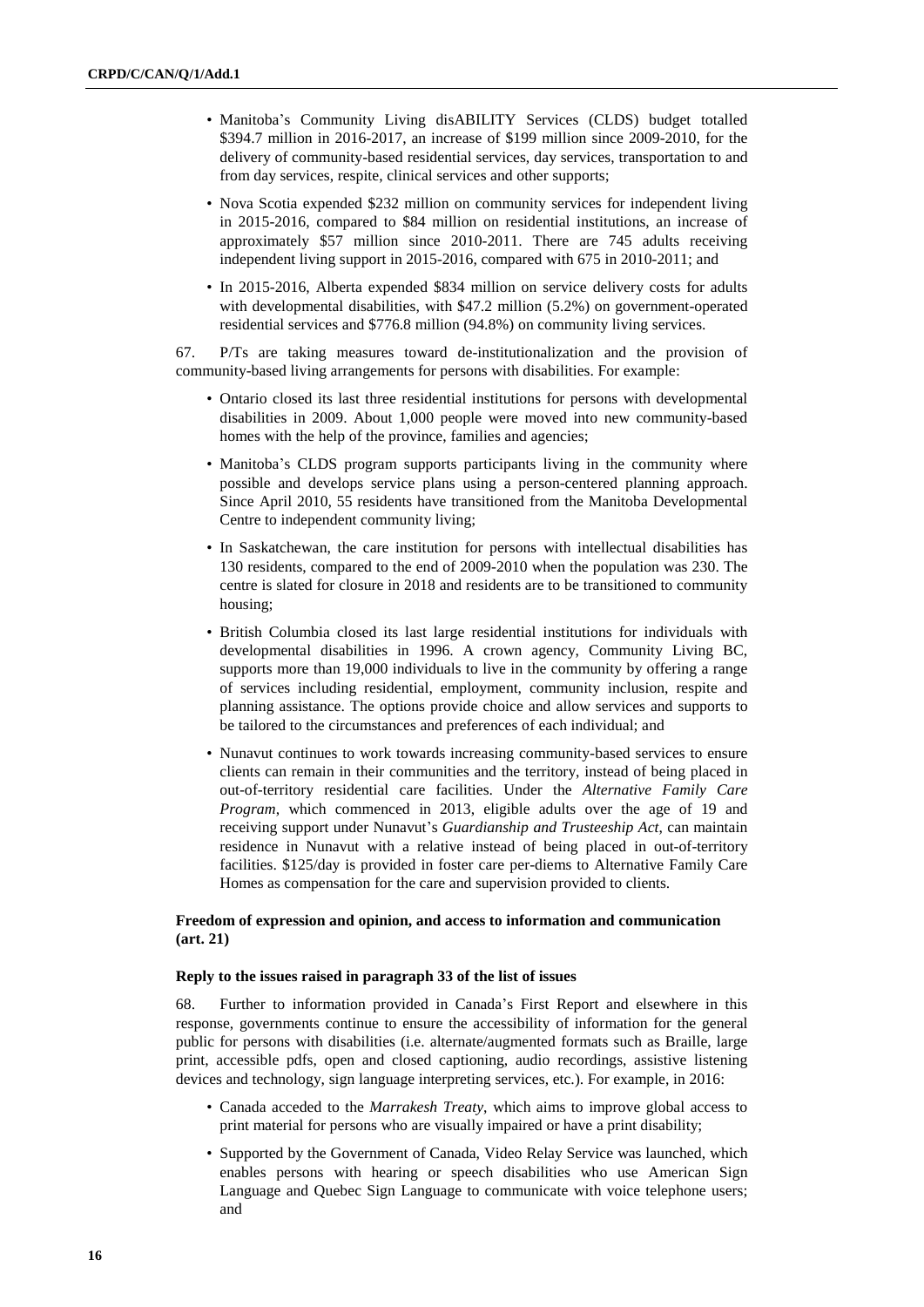- The Government of Canada implemented a new Policy on *Communications and Federal Identity*. It requires federal departments and agencies to provide published information on request in accessible formats. The supporting *Directive on the Management of Communications* requires that all communication products produced by or on behalf of the Government of Canada are clear, accessible and written in plain language.
- 69. Across Canada:
	- 100% of programming aired by Canadian English and French language broadcasters are required to be closed captioned;
	- Under Newfoundland and Labrador's *Accessible Communications Policy*, departments/agencies must ensure that, upon request published information is available in accessible formats;
	- Similarly, Manitoba's Accessible Customer Service Standard of *The Accessibility for Manitobans Act*, ensures accessible customer service is provided;
	- In Ontario, the requirement for large public sector organizations to provide accessible formats or communications supports for persons with disabilities upon request under the *Integrated Accessibility Standards Regulation*, came in to effect in January 2015; and
	- Yukon provides an accredited American Sign Language interpreter to support Yukon's Deaf community, including for medical/healthcare requirements, employment needs, education and training, community and cultural events and other individual needs. This service is available at no direct charge to local organizations and businesses.

#### **Respect for home and the family (art. 23)**

#### **Reply to the issues raised in paragraph 34 of the list of issues**

70. Canada recognizes that ensuring that women with disabilities, including Indigenous women, have access to sexual and reproductive health information and services that are relevant and sensitive to their needs; and are able to exercise their sexual and reproductive rights on an equal basis with others, is crucial to improving overall health and quality of life.

71. Further to information provided in Canada's responses to the CEDAW LOI and Committee on Economic, Social and Cultural Rights (CESCR) LOI:

- The Government of Canada:
	- Has developed the *Canadian Guidelines for Sexual Health Education* to provide a framework for the development of comprehensive evidence-based sexual health education that reflects the diverse needs and realities of all people in ways that are age-appropriate, evidence-based, culturally sensitive, respectful and inclusive of youth with physical disabilities. To supplement the Guidelines, a "question and answer" styled document has been developed on sexual health education specifically for youth with physical disabilities; and
	- Is supporting programming to address the specific needs of the deaf population, aiming to increase awareness regarding sexual health and the prevention of HIV, hepatitis C and other sexually transmitted infections (STBBI) and improve access to STBBI-related health services.

72. With respect to adoption, further to information in Canada's First Report, in Newfoundland and Labrador, applicants are screened and assessed on their ability to care for a child and would not be screened out on the basis of a disability or impairment.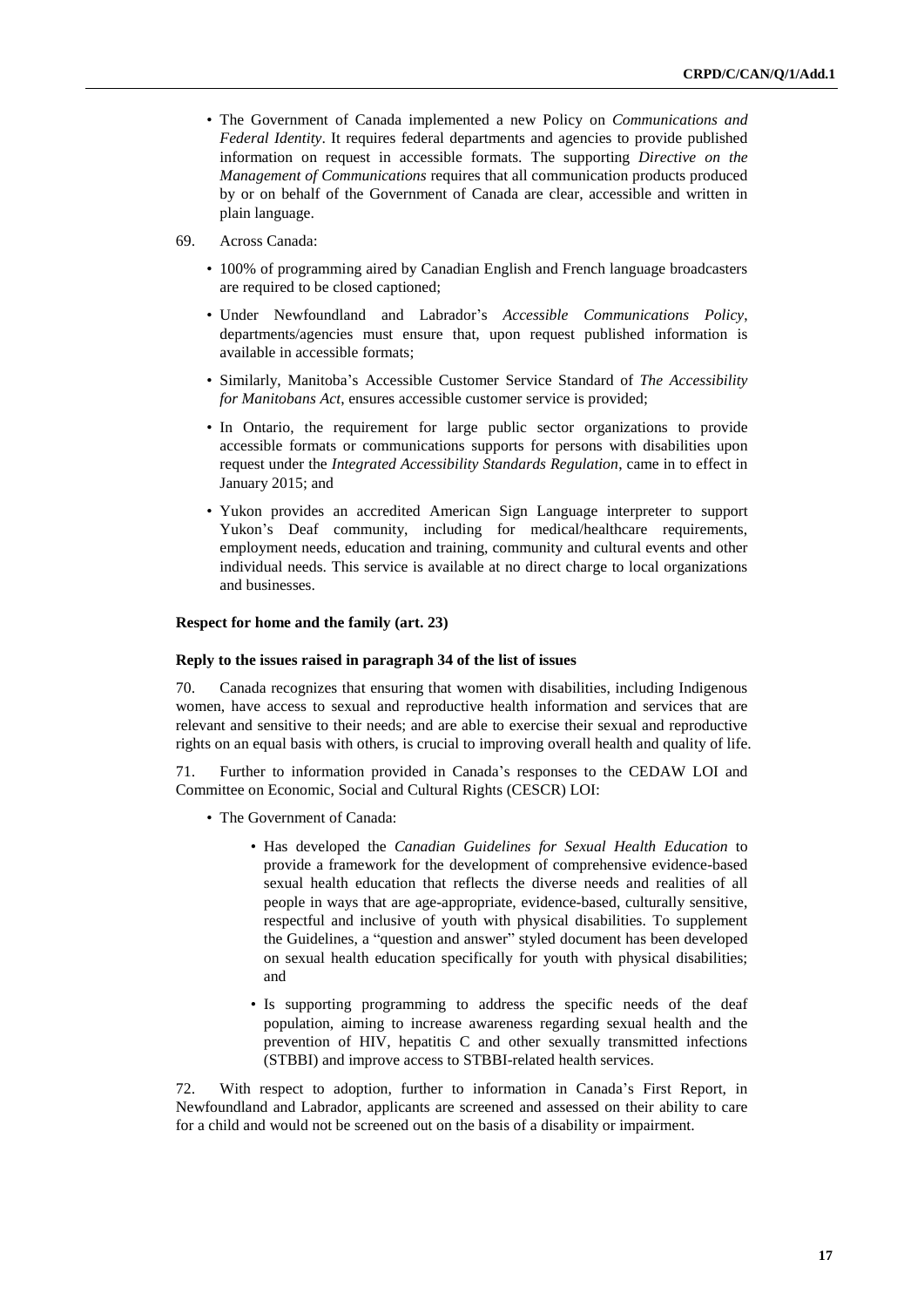#### **Education (art. 24)**

#### **Reply to the issues raised in paragraphs 35 to 37 of the list of issues**

73. Governments are committed to the academic and social success of students with disabilities, including blind, deaf, and deafblind children. Students with disabilities with diverse needs are provided with accommodations and appropriate supports to be integrated in to the mainstream classroom and only placed in segregated learning environments in extreme circumstances. For example:

- The Government of Canada provides funding for First Nation students on reserve who are identified with high-level special needs, such as blind, deaf and deafblind learners, in order to help First Nations provide reasonable accommodation and support measures within inclusive school settings, such as: assistive technologies and equipment, speech, language and paraprofessional services, and modification of instructional/resource materials for adaptive learning purposes;
- In Newfoundland and Labrador, the last segregated school closed in 2010 (School for the Deaf). The province's *Service Delivery Model for Students with Exceptionalities* directs that educational programming decisions be made in the student's best interest, and be provided in the most inclusive, least restrictive setting, while respecting the dignity of the student;
- In Prince Edward Island, all students are mainstreamed, although there may be situations where, for the safety and well-being of the student or others, that a student may be removed from the educational setting as an interim measure. Also, for purposes of teaching pre-school children with autism, there are times when individual and intentional teaching is required (e.g. Intensive Behavioural Intervention);
- Quebec's *Policy on Special Education* provides guidance to school networks on how to accommodate students with disabilities or with difficulties in adapting or learning (*HDAA*). Integration into regular classrooms is preferred for *HDAA* students when the assessment of their needs and abilities shows that this integration is likely to facilitate their learning and social integration and does not constitute undue hardship or does not materially affect the rights of other students. When regular classroom integration is not possible, several service arrangements may be offered. For some students with severe disabilities, the government has set up regional and supraregional education services; and
- In Nunavut, students are not to be placed in a segregated learning environment except under extreme circumstances as provided for under Section 45 of the *Education Act*, including the health or safety of the student, other students and staff; or that even with the adjustments and supports the student is entitled to in a regular instructional setting, the student's educational needs cannot be met or his/her presence would unduly interfere with the delivery of the education program to other students. *Reaching and Teaching All Students — A model to guide the practice of inclusive education in Nunavut* aims to ensure that the government is identifying and addressing the strengths and needs of all students, keeping in mind Nunavut's unique Indigenous cultural and historical context.
- 74. With respect to blind, deaf and deafblind learners, in:
	- Newfoundland and Labrador, Prince Edward Island, Nova Scotia and New Brunswick, the Atlantic Provinces Special Education Authority, an inter-provincial co-operative agency, offers extensive programs and services to deaf, blind and deafblind learners with disabilities from birth to 21 years of age;
	- Quebec:
		- 15 regional education services have at least one class that addresses at least one of these clients;
		- 2 specialized private schools are aimed more specifically at deaf students;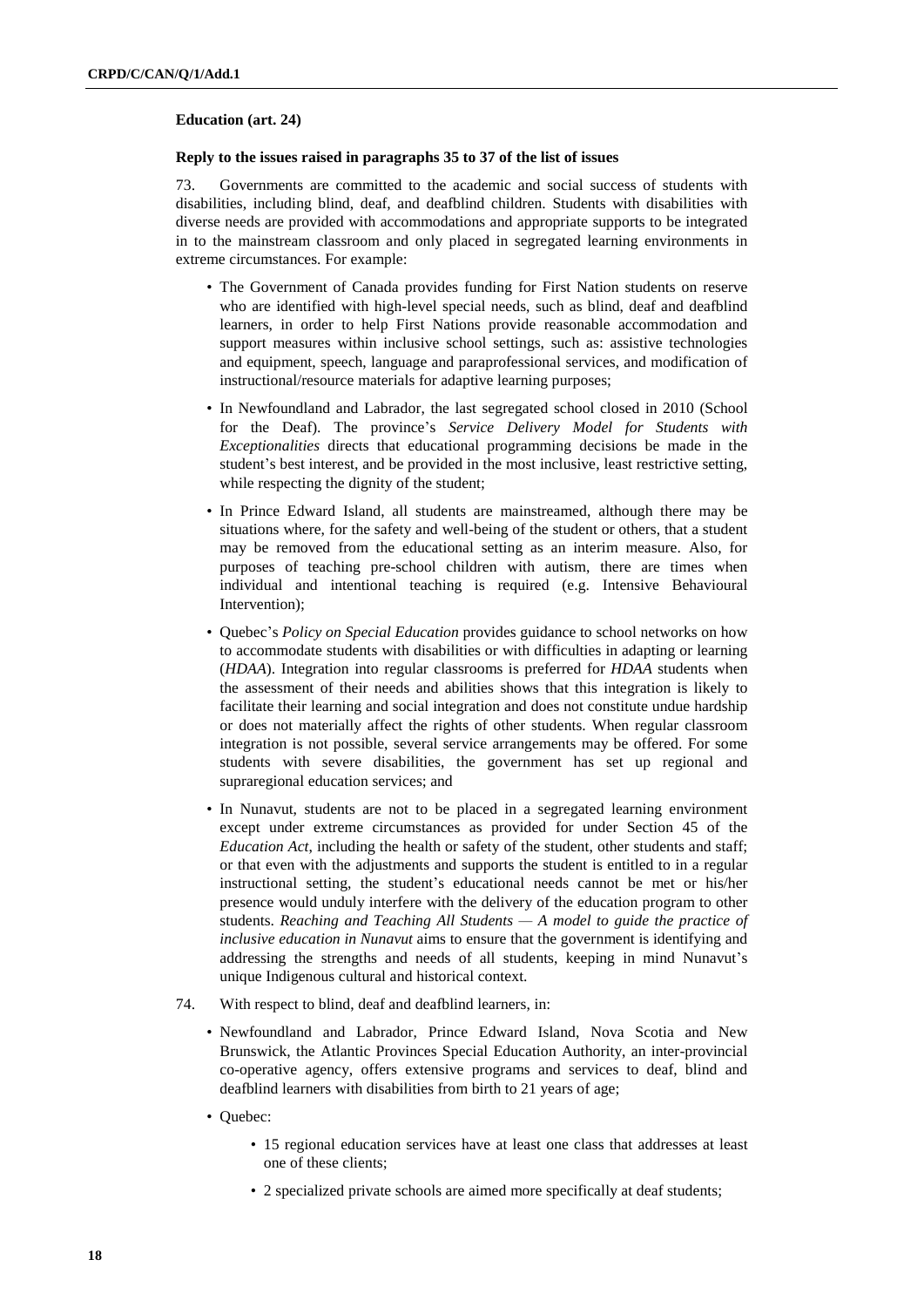- Braille teaching is offered for blind students; and
- Large sums are invested, notably in the production of braille material and adaptation of provincial examinations; and
- Saskatchewan, programming and supports are provided for students who are deaf or hard-of-hearing (DHH), in consultation with parents and/or guardians, in inclusive school settings through a needs-based model with a goal to enhance students' personal well-being and capacity to function in, and contribute to, the broader community.
- 75. Available data shows that in:
	- British Columbia, there are approximately 70 deafblind, 1,000 hearing and 300 visually impaired students;
	- In 2015-2016:
		- 326 students were identified as DHH and 116 as blind and visually impaired in Newfoundland and Labrador; and
		- In Northwest Territories, 0.8% of the K-12 student population (or 68 individuals out of 8,356) were reported to have medical needs such as hearing or visual impairment, diabetes, mobility concerns, etc. Of that group, 22% (or about 15 individuals) were reported to be hearing impaired and 12% (or about 8 individuals) were reported to be visually impaired; and
	- In 2014-2015, there were 646 blind and low vision and 2, 045 DHH students in Ontario.

## **Work and employment (art. 27)**

#### **Reply to the issues raised in paragraph 38 of the list of issues**

76. Further to the information provided in Canada's response to the CESCR LOI and the Employment sections of Canada's First Report, governments aim to remove barriers and increase levels of employment for persons with disabilities through targeted measures, including accommodations and supports, designed to promote job creation, labour market inclusion and skills development. For example:

- In Newfoundland and Labrador, the *Employability Assistance for Persons with Disabilities* program supports individuals with disabilities and significant disabilityrelated challenges to access training and skills development opportunities; and up to \$5,000 in funding per client is provided for workplace accommodations, including adaptation, assistive devices/technology. The funding stays with the person and is not the property of the employer;
- Prince Edward Island has created an EmployAbilities Development Officer who works with Disability Support Program clients to encourage and support connection to the workforce through education, training, work placements and other supports;
- Saskatchewan offers support for employers to hire persons with disabilities, including wage subsidies, and provides start-up funding for new and innovative supported employment projects;
- Yukon has a partnership (\$1 million over three years) with Challenge Disability Resource Group to provide services to help persons with disabilities move into the workforce;
- In 2014-2015, a new generation of Labour Market Agreements for Persons with Disabilities was introduced, with an annual federal allocation of \$222 million to P/T governments for the design and delivery of programs and services to increase employment opportunities for persons with disabilities; and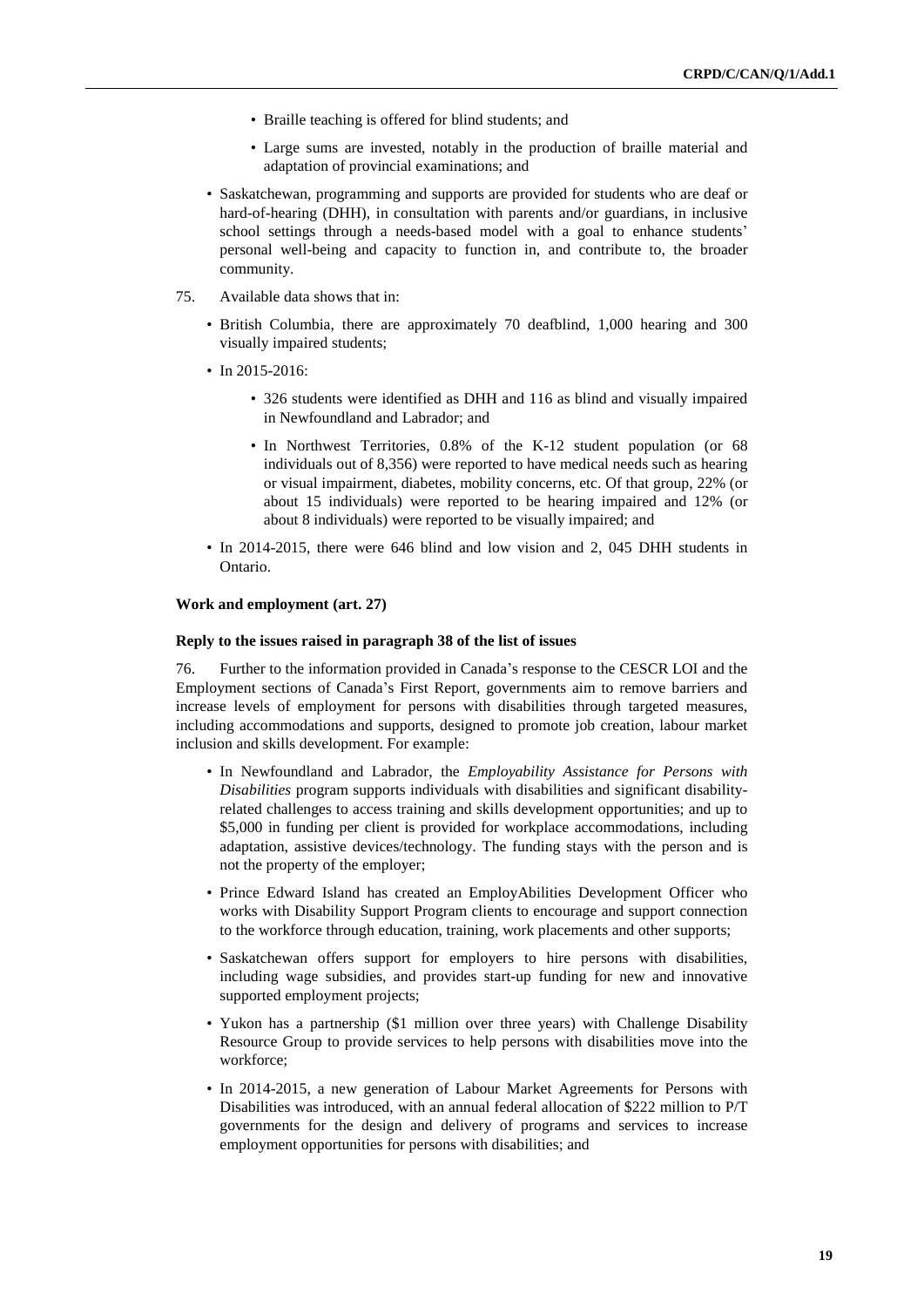- The Government of Canada has also been supporting the:
	- Canadian Association for Community Living's *Ready, Willing & Able* initiative, through which employers are engaged to hire and support youth and working-age adults with developmental disabilities, including persons with intellectual disabilities and persons with autism spectrum disorders; and
	- Sinneave Family Foundation and Autism Speaks Canada as they expand the *CommunityWorks* program, a network of vocational training programs in centres across Canada that will help to create employment opportunities for individuals with autism spectrum disorders.

#### **Reply to the issues raised in paragraph 39 of the list of issues**

77. The use of sheltered workshops or segregated work environments are on the decline, largely transitioning to models of day support or into social enterprises. While reliable data is limited:

- Manitoba's Community Living disABILITY Services funds a range of facility and community-based day services, some of which could be categorized as sheltered workshops. While this model of service is generally viewed as out-dated and enrollment in this service option is declining, it remains available for persons who choose it and is generally more common in smaller communities with limited employment options;
- In November 2015, the Government of Ontario announced that there would be no new admissions to sheltered workshops; and in September 2016 a call for proposals through its Employment and Modernization Fund for projects that facilitate the "shift towards competitive employment" for individuals with developmental disabilities;
- The Government of Nunavut provides funding to Nunavummi Disabilities Makinnasuaqtiit Society that runs the *Inclusion Café*, a project that provides Nunavummiut with disabilities facing barriers to employment the opportunity to acquire essential work-related skills and attain flexible, dynamic and meaningful employment at a fair market wage; and
- Saskatchewan has shifted from a sheltered workshop approach to Individualized Assessed support funding, under which community agencies are encouraged to move to community-based programming. Currently 82 Activity Centres are funded, serving 2,586 individuals; 54% of whom are involved in community-based programs.

# **Adequate standard of living and social protection (art. 28)**

#### **Reply to the issues raised in paragraph 40 of the list of issues**

78. According to the 2011 National Household Survey (NHS), persons who reported activity limitations were more likely to live in subsidized housing (at 6%) than the population as a whole (3%). Likewise, non-reserve Indigenous households with at least one member with activity limitations were more likely (at 13%) to live in subsidized housing, compared to non-reserve Indigenous households generally (at 10%). In all, 370,960 persons who reported activity limitations lived in subsidized housing, of which the majority (223,290) were female.

79. Based on the 2012 Canadian Survey of Disability, which has a stricter definition of disability than the NHS, 7% (261,660) of adults with disabilities were living in subsidized housing compared to 3% of adults without disabilities.

80. From April 2011 to March 2015, close to 21,000 households in need comprised of seniors and/or persons with disabilities were able to continue to live independently as a result of the *Investment in Affordable Housing* program.

81. As described in Canada's response to the CESCR LOI, most P/T governments in Canada have or are developing formal poverty reduction strategies. All of these strategies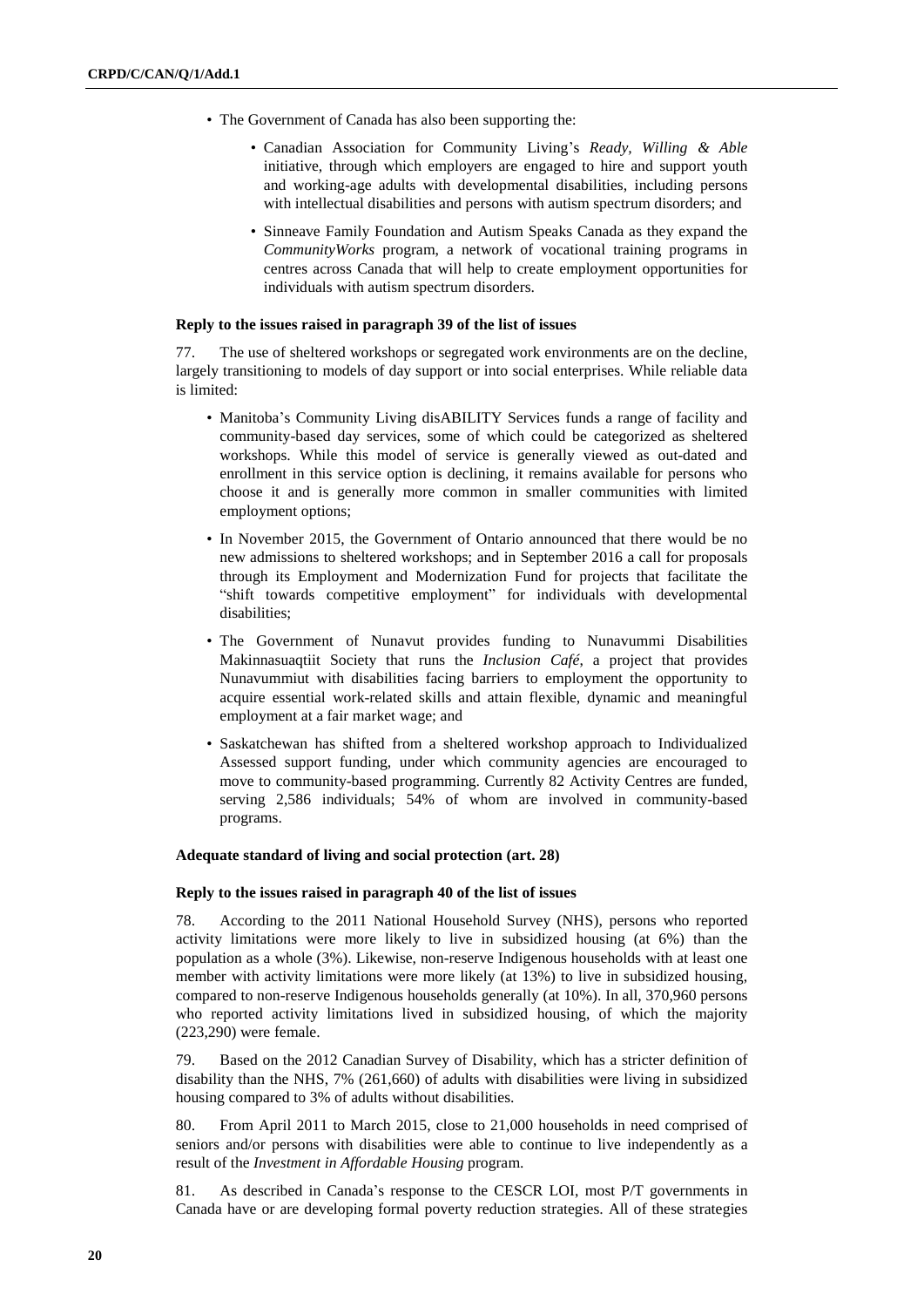recognize the vulnerabilities of persons with disabilities and take them in to consideration. The Government of Canada is developing a Canadian Poverty Reduction Strategy that will align with and support existing P/T strategies. It has released a discussion paper — *Towards a Poverty Reduction Strategy* — that explores the various dimensions of poverty in Canada (e.g. income, housing, employment, education, health), as well as the groups who are more vulnerable to its effects (e.g. children, seniors, women, visible minorities, Indigenous peoples, and persons with disabilities).

# **Participation in political and public life (art. 29)**

#### **Reply to the issues raised in paragraph 41 of the list of issues**

82. Further to information in Canada's First Report, governments continue to improve the accessibility of the electoral process:

- Federally, measures undertaken by Elections Canada include enhanced training on disability issues for election workers; increased community outreach for persons with disabilities during and between elections; on-line information in accessible formats; new assistive voting tools such as lighted magnifiers and Braille lists of candidates and voting template; and the introduction of 35 accessibility criteria for polling places, 15 of which are mandatory;
- In 2014, Elections Canada also established the Advisory Group on Disability Issues, which is mandated to: provide subject matter expertise on accessibility to Elections Canada; consult with Elections Canada during the agency's design or implementation of projects and service improvements related to elections; and validate Elections Canada's accessibility initiatives. The Advisory Group serves as a forum to provide advice and feedback on initiatives, including various projects and tools that can enhance voting accessibility, provide input into the design of new voting processes and/or services and to recommend further testing with segments of the population linked to committee member organizations;
- Accommodations provided for disabled voters under the *Nunavut Elections Act* include: advance voting or voting in the office of the returning officer; a special ballot that will be mailed to the eligible voter and returned by mail if the person has a reason to believe that they will be unable to vote at their polling station; and a mobile poll for eligible voters who are unable to leave their home to attend a place of voting;
- In Manitoba, accessibility options include: voting at home for people unable to leave their home due to a disability, as well as for their caregiver; voting in institutions and personal care homes; curbside voting, allowing for a voting officer to bring a ballot box out to a voter's vehicle; the right for a voter to have someone assist them to cast their ballot (either an individual who accompanies them to the voting place, or a voting officer); braille ballot templates; and providing American Sign Language interpreters to assist persons to vote or to be added to the voters list;
- Measures undertaken by Elections Saskatchewan include: provision of Disability Sensitivity Training for elections workers; sign language interpreters to assist voters at polling places; advance notice allowing transit authorities to make any adjustments in order to meet the increased demand; and assistive tools at polling stations; and
- The list of accessibility measures in Quebec includes: voting in accommodation facilities (inside and outside the electoral district) and in the homes of electors; documentation adapted in simplified text, sign language video, Braille, large print and audio CD; the visual and tactile interpretation service; the possibility of being assisted to vote; the ballot with photographs of the candidates; and highly visually oriented posters and pamphlets at each polling station.